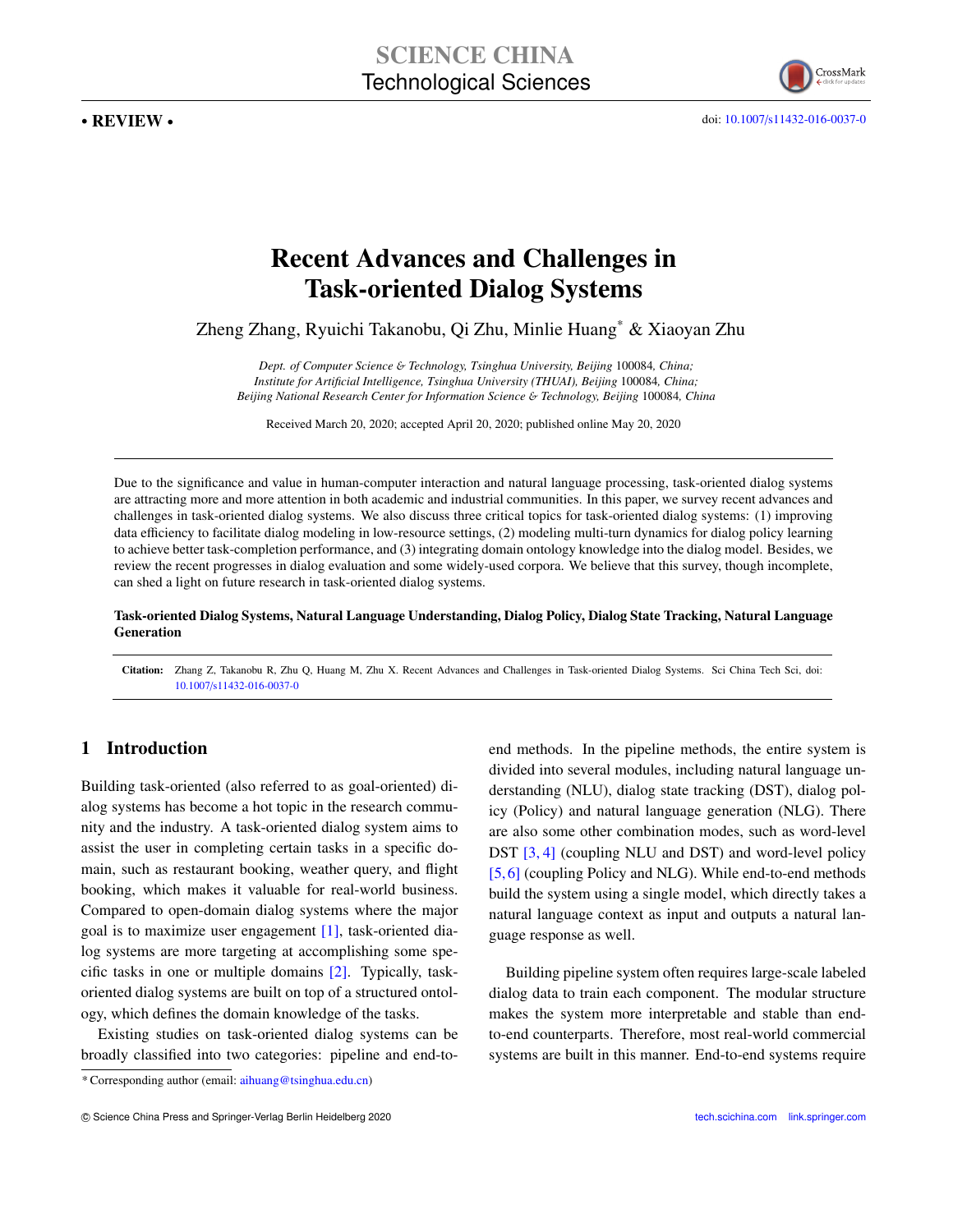less annotations, making it more easily to build. However, the end-to-end structure makes it a black box, which is more uncontrollable [\[7\]](#page-14-6).

To make a clear review of existing studies, we build a taxonomy for task-oriented dialog systems. As illustrated in Figure [1,](#page-2-0) for each individual component in pipeline and end-toend methods, we list several key issues within which typical works are presented.

In pipeline methods, recent studies focus more on the dialog state tracking and dialog policy components, which are also called *Dialog Management*. This is because both NLU and NLG components are standalone language processing tasks, which are less interweaved to the other tasks in dialog systems. Based on the domain ontology, the DST task can be seen as a classification task by predicting the value of each slot. However, when the training data are not sufficient, such classification-based methods can suffer from the out-ofvocabulary (OOV) problem and can not be directly generalized to new domains. The dialog policy learning task is often considered as a reinforcement learning task. Nevertheless, different from other well-known RL tasks, such as playing video games  $[8]$  and Go  $[9]$ , the training of dialog policy requires real humans to serve as the environment, which is very costly. Furthermore, most existing methods used manually defined rewards, such as task-completion rate and session turn number, which cannot reliably evaluate the performance of a system.

For end-to-end methods, the data-hungry nature of the vanilla sequence-to-sequence model makes it difficult to learn the sophisticated slot filling mechanism in task-oriented dialog systems with a limited amount of domain-specific data. The knowledge base query issue requires the model to generate an intermediate query besides the encoder and the decoder, which is not straightforward. Another drawback is that the encoder-decoder framework utilizes a word-level strategy, which may lead to sub-optimal performance because the strategy and language functions are entangled together.

Based on the above analysis, we elaborate three key issues in task-oriented dialog systems which will be discussed in detail shortly:

- Data Efficiency Most neural approaches are datahungry, requiring a large amount of data to fully train the model. However, in task-oriented dialog systems, the domain-specific data are often hard to collect and expensive to annotate. Therefore, the problem of lowresource learning is one of the major challenges.
- Multi-turn Dynamics Compared to open-domain dialog, the core feature of task-oriented dialog is its emphasis on goal-driven in multi-turn strategy. In each

turn, the system action should be consistent with the dialog history and should guide the subsequent dialog to larger task reward. Nevertheless, the model-free RL methods which have shown superior performance on many tasks, can not be directly adopted to task-oriented dialog, due to the costly training environment and imperfect reward definition. Therefore, many solutions are proposed to tackle these problems in multi-turn interactive training for better policy learning, including model-based planning, reward estimation and end-toend policy learning.

• Ontology Integration A task-oriented dialog system has to query the knowledge base (KB) to retrieve some entities for response generation. In pipeline methods, the KB query is mostly constructed according to DST results. Compared to pipeline models, the end-toend approaches bypass modular models which requires fine-grained annotation and domain expertise. However, this simplification makes it hard to construct a query since there is no explicit state representation.

This paper is structured as follows: In Section 2, we introduce the recent advances of each component in pipeline methods and end-to-end approaches. In Section 3, we discuss recent work on task-oriented dialog evaluation, including automatic, simulated, and human evaluation methods. In Section 4, we survey some widely-used corpus for task-oriented dialog. In Section 5, we review the approaches proposed to address the above three challenges. Finally in Section 6, we conclude the paper and discuss future research trends.

## 2 Modules and Approaches

The architecture of task-oriented dialog systems can be roughly divided into two classes: pipeline and end-to-end approaches. In pipeline approaches, the model often consists of several components, including *Natural Language Understanding* (NLU), *Dialog State Tracking* (DST), *Dialog Policy*, and *Natural Language Generation* (NLG), which are combined in a pipeline manner as shown in Figure [2.](#page-3-0) The NLU, DST and NLG components are often trained individually before being aggregated together, while the dialog policy component is trained within the composed system. It is worth noting that although the NLU-DST-Policy-NLG framework is a typical configuration of the pipeline system, there are some other kinds of configurations. Recently, there are studies that merge some of the typical components, such as wordlevel DST and word-level policy, resulting in various pipeline configurations [\[3](#page-14-2)[–6\]](#page-14-5).

In end-to-end approaches, dialog systems are trained in an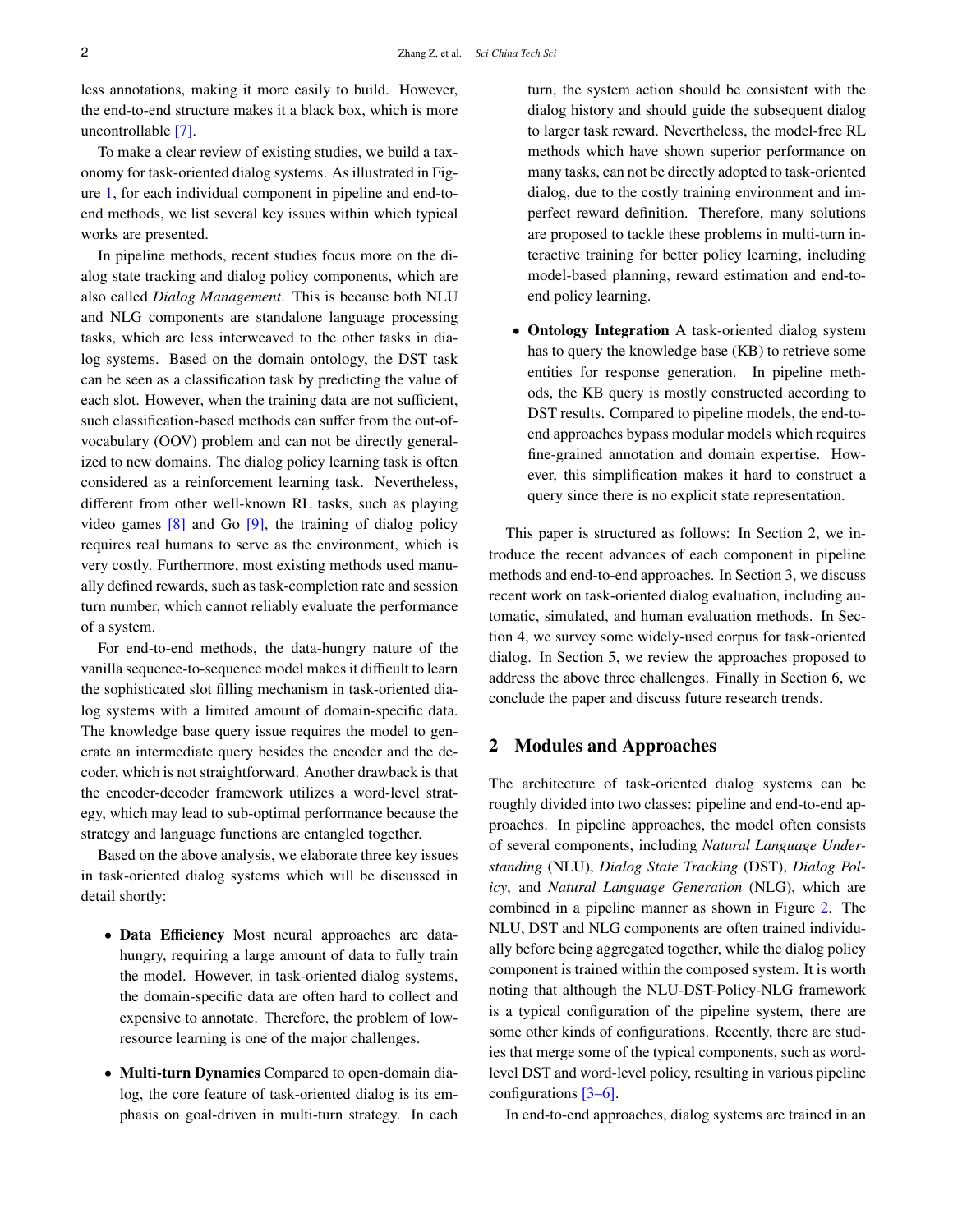

<span id="page-2-0"></span>Figure 1 Taxonomy of task-oriented dialog systems.

end-to-end manner, without specifying each individual component. Commonly, the training process is formulated as generating a responding utterance given the dialog context and the backend knowledge base.

#### 2.1 Natural Language Understanding

Given a user utterance, the natural language understanding (NLU) component maps the utterance to a structured semantic representation. A popular schema for semantic representation is the dialog act, which consists of intent and slot-values, as illustrated in Table [1.](#page-4-0) The intent type is a high-level classification of an utterance, such as *Query* and *Inform*, which indicates the function of the utterance. Slot-value pairs are the task-specific semantic elements that are mentioned in the utterance. Note that both intent type and slot-value pairs are task-specific, which are related to the ontology and can be used to query knowledge base.

Based on the dialog act structure, the task of NLU can be further decomposed into two tasks: intent detection and slot-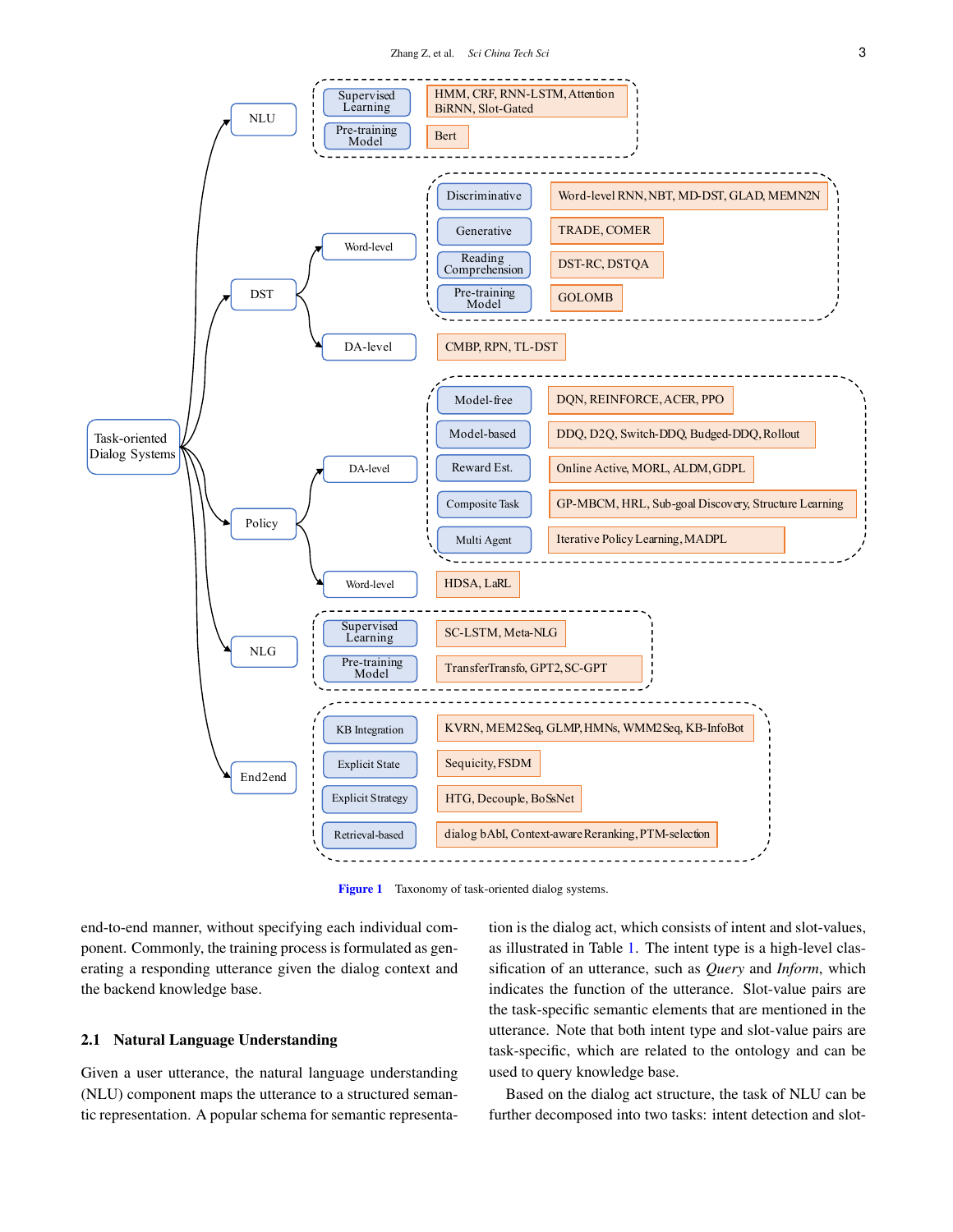

<span id="page-3-0"></span>Figure 2 General framework of a pipeline task-oriented dialog system.

value extraction. The former is normally formulated as an intent classification task by taking the utterance as input, while the slot-value recognition task is often viewed as a sequence labeling problem:

$$
p_{\text{intent}}(d|x_1, x_2, ..., x_n) \tag{1}
$$

$$
p_{s-v}(y_1, y_2, ..., y_n | x_1, x_2, ..., x_n)
$$
 (2)

where the *d* indicates intent class and  $y_1$  to  $y_n$  are the labels of each token in the utterance  $[x_1, x_2, ..., x_n]$  in which  $x_i$  is a taken and *n* means the number of takens. token and *n* means the number of tokens.

Due to the strong ability of sequence modeling, RNN and its variants have been widely used in intent detection and slot-value extraction  $[10-12]$  $[10-12]$ . These models used the hidden state of each token to predict the corresponding label *y<sup>i</sup>* and used the final hidden state to recognize the sentence intent *d*. Other neural network structures such as recursive neural network [\[13\]](#page-14-11) and CNN [\[14\]](#page-14-12) have also been explored. Conditional random field, which is frequently used by traditional sequence tagging models, was combined with RNN [\[15\]](#page-14-13) and CNN [\[14\]](#page-14-12) to improve the performance. Recently pre-training model BERT [\[16\]](#page-14-14) has been another popular choice [\[17,](#page-14-15) [18\]](#page-14-16).

There are also some models strengthening the connection between intent classification and slot tagging. [\[19\]](#page-14-17) used an intent gate to direct the slot tagging process, while [\[20\]](#page-14-18) applied attention mechanism to allow the interaction between word and sentence representations.

#### 2.2 Dialog State Tracking

The dialog state tracker estimates the user's goal in each time step by taking the entire dialog context as input. The dialog state at time *t* can be regarded as an abstracted representation of the previous turns until *t*. Early works assumed some fixed sets of dialog state, and modeled the state transition during interaction as a Markov Decision Process (MDP). POMDP further assumes that the observation is partially observable, which makes it more robust in sophisticated situations [\[21–](#page-14-19)[24\]](#page-14-20). Most recent works adopted belief state for dialog state representation, in which the state is composed of slot-value pairs that represent the user's goal. Therefore, this problem can be formulated as a multi-task classification task [\[3,](#page-14-2) [25](#page-14-21)[–27\]](#page-14-22):

$$
p_i(d_{i,t}|u_1, u_2, ..., u_t)
$$
 (3)

where for each specific slot *i*, there is a tracker  $p_i$ .  $u_t$  represents the utterance in turn *t*. The class of slot *i* in the *t*-th turn is  $d_{i,t}$ . However, this approach falls short when facing previously unseen values at run time. Besides, there are also some works formulating the DST task as a reading comprehension task [\[28,](#page-14-23) [29\]](#page-15-0).

In more recent methods, slots can be divided into two types: free-form and fixed vocabulary  $[30]$ . The former type does not assume a fixed vocabulary for the slot, which means the model cannot predict the values by classification. For free-form slot, one could generate the value directly [\[4,](#page-14-3) [31\]](#page-15-2) or predict the span of the value in the utterance [\[28,](#page-14-23) [32\]](#page-15-3). In generative methods, they often use a decoder to generate the value of a slot word by word from a large vocabulary. However, for rare words, this method can also fail since the vocabulary is limited. While for span-based methods, the model assumes that the value are shown in the context, and predicts the start and end position of that span.

#### 2.3 Dialog Policy

Conditioned on the dialog state, the dialog policy generates the next system action. Since the dialog acts in a session are generated sequentially, it is often formulated as a Markov Decision Process (MDP), which can be addressed by Reinforcement Learning (RL). As illustrated in Figure [3,](#page-4-1) at a specific time step *t*, the user takes an action  $a_t$ , receiving a reward  $R_t$ and the state is updated to *S <sup>t</sup>* .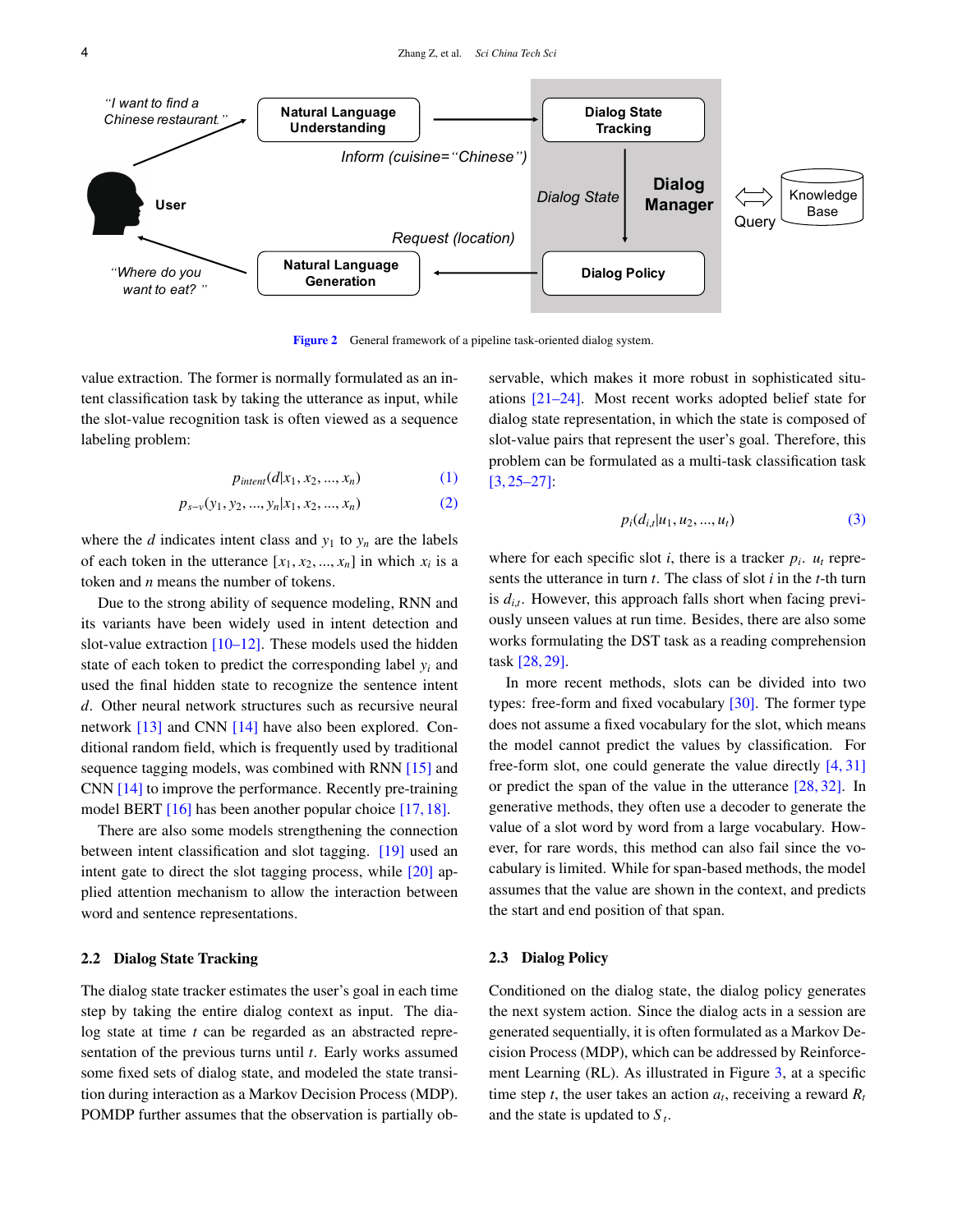

<span id="page-4-0"></span>Table 1 An example of dialog act for an utterance in the restaurant reservation domain.

<span id="page-4-1"></span>**Figure 3** Framework of Markov Decision Process [\[33\]](#page-15-4). At time *t*, the system takes an action  $a_t$ , receiving a reward  $R_t$  and transferring to a new state  $S_{t+1}$ .

A typical approach is to first train the dialog policy off-line through supervised learning or imitation learning based on a dialog corpus, and then fine-tune the model through RL with real users. Since real user dialogs are costly, user simulation techniques are introduced to provide affordable training dialogs.

Human conversation can be formulated as a Markov Decision Process (MDP): at each time step, the system transits from some state  $s$  to a new state  $s'$  by taking certain action *a*. Therefore, reinforcement learning is often applied to solve such an MDP problem in the dialog systems.

Model-free RL methods dominated the early studies of neural dialog policy by learning through interaction with real users, such as DQN and Policy Gradient methods [\[34–](#page-15-5)[36\]](#page-15-6). For complex multi-domain dialogs, hierarchical RL models are introduced to first decide which is the domain of current turn and then select an action of that domain [\[37\]](#page-15-7). Training a RL policy model requires a large amount of interactions . One common solution is to use user simulators [\[24,](#page-14-20) [38,](#page-15-8) [39\]](#page-15-9), which is another dialog system acting like a human user to provide training and evaluating environment. However, the user simulator is not able to fully mimic real human conversation behaviors, and its inductive bias may lead to sub-optimal models that perform poorly in real human conversation. To alleviate these problems, model-based RL methods are proposed to model the environment, enabling planning for dialog policy learning [\[40](#page-15-10)[–42\]](#page-15-11). In model-based RL approaches, the environment is modeled to simulate the dynamics of the conversation. Then in the RL training phase, the dialog policy is alternately trained through learning from real users and

planning with the environment model. Some other works jointly train a system policy and a user policy simultaneously [\[43,](#page-15-12) [44\]](#page-15-13).

#### 2.4 Natural Language Generation

Given the dialog act generated by the dialog policy, the natural language generation component maps the act to a natural language utterance, which is often modeled as a conditioned language generation task  $[45]$ . The task takes dialog act as input and generates the natural language response. To improve user experience, the generated utterance should (1) fully convey the semantics of a dialog act for task-completion, and (2) be natural, specific, and informative, analogous to human language. Another problem is how to build a robust NLG with limited training data. Peng et al. [\[46\]](#page-15-15) proposed SC-GPT by first pre-training GPT with large-scale NLG corpus collected from existing publicly available dialog datasets, and then fine-tuning the model on target NLG tasks with few training instance.

#### 2.5 End-to-end Methods

Generally speaking, the components in a pipeline system are optimized separately. This modularized structure leads to complex model design, and the performance of each individual component does not necessarily translate to the advance of the whole system [\[7\]](#page-14-6). The end-to-end approaches for task-oriented dialog systems are inspired by the researches on open-domain dialog systems, which use neural models to build the system in an end-to-end manner without mod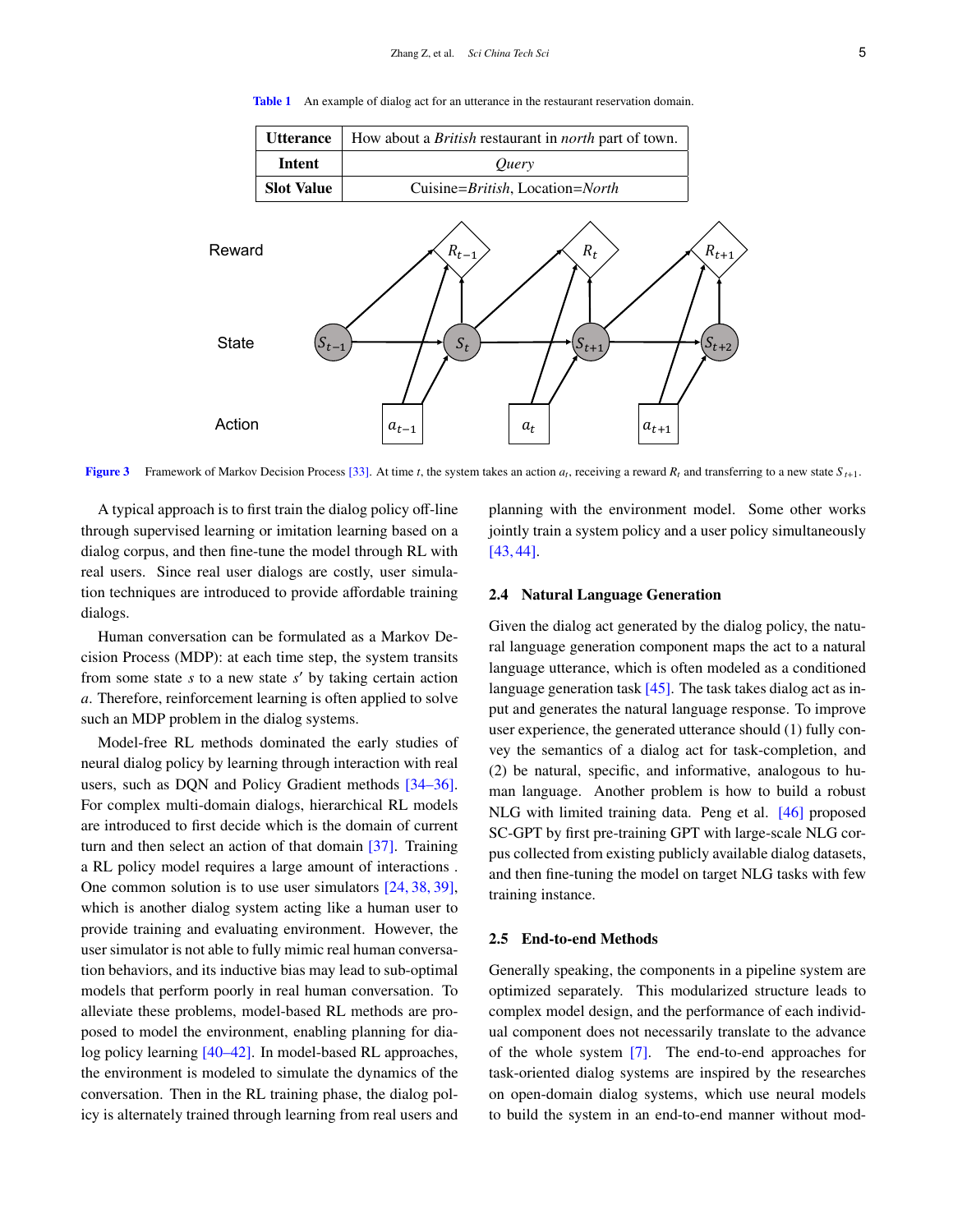ular design, as shown in Figure [4.](#page-6-0) Most of these methods utilized sequence to sequence models as the infrastructural framework, which is end-to-end differentiable and can be optimized by gradient-based methods [\[47\]](#page-15-16).

In most existing end-to-end approaches, the models are trained to maximize the prediction probability of response in the collected data. Wen et al. [\[48\]](#page-15-17) proposed a modularized end-to-end model in which each component is modeled using neural networks, which makes the model end-toend differentiable. Bordes et al. [\[49\]](#page-15-18) formalized the taskoriented dialog as a reading comprehension task by regarding the dialog history as context, user utterance as the question, and system response as the answer. In this work, they utilized end-to-end memory networks for multi-turn inference. Madotto et al. [\[50\]](#page-15-19) took a similar approach and further feed the knowledge base information into the memory networks. In [\[51\]](#page-15-20) a new memory network structure named key-value memory networks is introduced to extract relevant information from KB through key-value retrieval. Lei et al. [\[52\]](#page-15-21) proposed a two-step seq2seq generation model which bypassed the structured dialog act representation, and only retain the dialog state representation. In their method, the model first encodes the dialog history and then generates a dialog state using LSTM and CopyNet. Given the state, the model then generates the final natural language response.

One major drawback of the above methods is that they often require large amounts of training data, which is expensive to obtain. Furthermore, they cannot fully explore the stateaction space since the model only observes examples in the data. Therefore, reinforcement learning methods are introduced to mitigate these issues  $[52-57]$  $[52-57]$ . In  $[53]$ , there is an end-to-end model that takes the natural language utterance as input and generates system dialog act as a response. In this method, there is no explicit state representation. Instead, they used LSTM to encode the dialog history into a state vector and then use DQN to select an action. Williams et al. [\[54\]](#page-15-24) proposed LSTM-based hybrid code networks (HCN), which supports self-defined software.

## 3 Evaluation

The evaluation of a dialog agent is crucial for the progress of task-oriented dialog systems. Most evaluation studies fol-low the PARADISE [\[58\]](#page-15-25) framework. It estimates the user satisfaction from two aspects. One is *dialog cost* that measures the cost incurred in the dialog, such as the number of turns. The other one is *task success* that evaluates whether the system successfully solves the user's problem. The approaches to evaluate a task-oriented dialog system can be roughly grouped into the following three lines.

#### 3.1 Automatic Evaluation

Automatic evaluation is widely advocated since it is quick, cheap, and objective. A bunch of well-defined automatic metrics have been designed for different components in the system. For language understanding, *slot F1* and *intent accuracy* are used. For dialog state tracking, the evaluation metrics include *slot accuracy* and *joint state accuracy* in general. For policy optimization, *inform rate*, *match rate* and *task success rate* are used. For language generation, metrics such as *BLEU* and *perplexity* are applicable. Detailed definition of these metrics can be found in [\[59\]](#page-16-0). All the models can be optimized against these metrics via supervised learning. However, each component is trained or evaluated separately in this way. Moreover, it assumes that the model would be fed with the ground truth from upstream modules or last dialog turn in the training process, but this assumption is invalid in real conversation.

## 3.2 Simulated Evaluation

In addition to training RL-based agents, a user simulator mimicking user behaviors in the task-oriented dialog also enables us to evaluate a trained dialog system. This is because, distinct from open-domain dialog systems, user goals in taskoriented dialog systems are somehow "enumerable" so that it is feasible to exhaustively leverage domain expertise to build a user simulator, which can provide human-like conversational interaction for simulated evaluation. The metrics used in the simulated evaluation includes task success rate, dialog length, average rewards, etc.

Simulated evaluation has been widely applied in the recently proposed dialog system platforms, such as PyDial [\[60\]](#page-16-1) and ConvLab [\[61,](#page-16-2)[62\]](#page-16-3). The main advantage of simulated evaluation is that (1) the system can be evaluated in an end-to-end fashion; (2) multi-turn interaction is available during inference; (3) synthetic dialog data can be efficiently generated for evaluation at no cost. Similar to dialog policy optimization, the main challenge of employing simulated evaluation is to build a good user simulator that can mimic real user behaviors as much as possible. Meanwhile, how to evaluate the user simulator also remains an ongoing research direction [\[63\]](#page-16-4).

#### 3.3 Human Evaluation

Simulated evaluation is efficient to evaluate the system performance with automatic, simulated interactions. Even though having a perfect user simulator, we still require human judgement for more complete evaluation on, e.g. covariate shift between the simulated environment and real conversation  $[64]$  and the quality of response generation  $[48]$ , to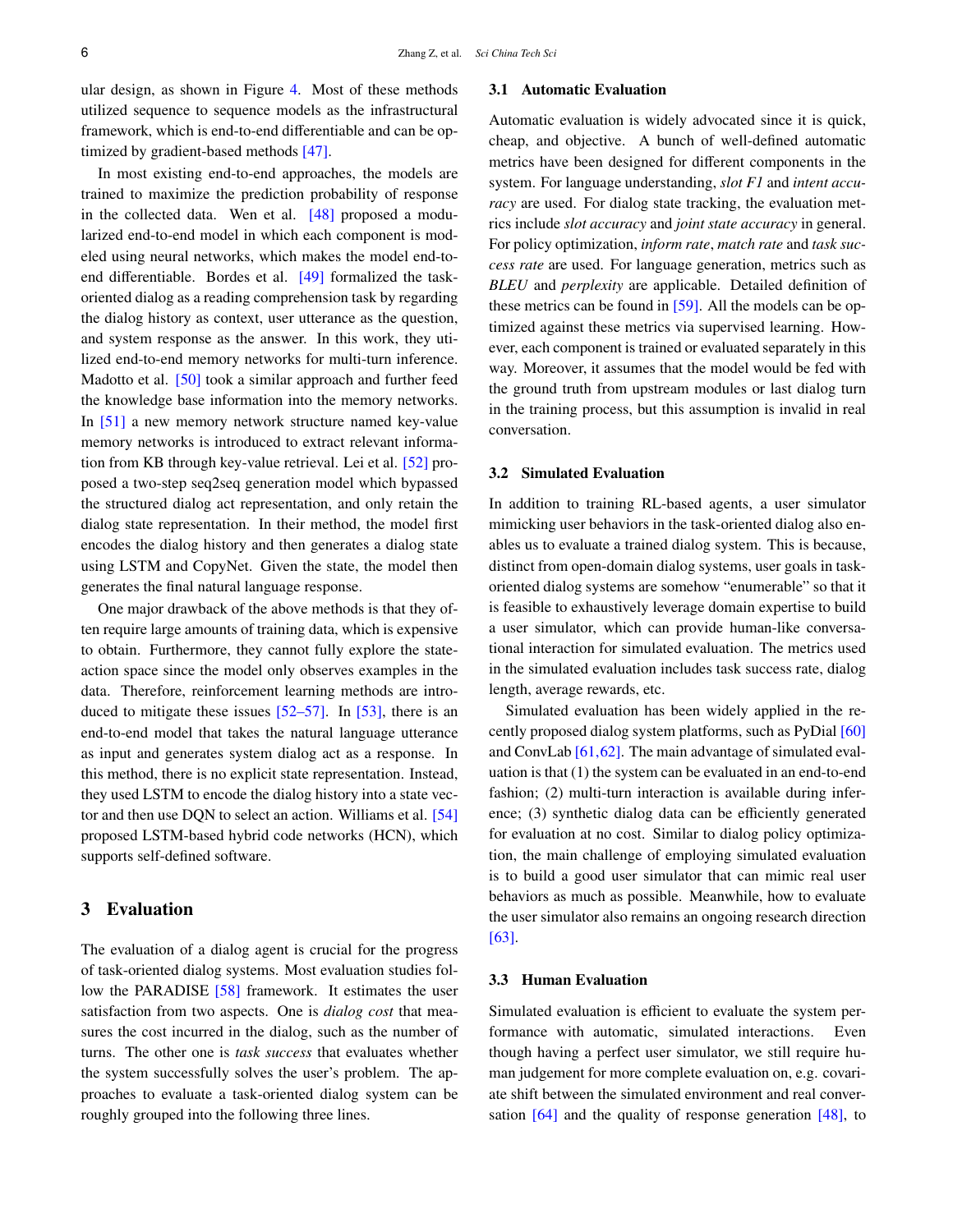

<span id="page-6-0"></span>Figure 4 Framework of end-to-end dialog systems. It first encodes natural language context to obtain some latent variables, which can be used for KB query. Then based on the latent variables and query results, the decoder generates a natural language response.

assess real user satisfaction. Human evaluation metrics include task success rate, irrelevant turn rate, redundant turn rate, user satisfaction score, etc.

The researchers generally hire human users on the crowdsourcing platform, and human evaluation can be conducted in the following two ways. One is *indirect evaluation* that asking the annotators to read the simulated dialog between the dialog system and the user simulator, then rate the score [\[39\]](#page-15-9) or give their preference among different systems [\[65\]](#page-16-6) according to each metric. The other one is *direct evaluation* that the participants are asked to interact with the system to complete a certain task, give their ratings on the interaction experience. For example, *language understanding* that evaluates whether the dialog agent understands user input, and *response appropriateness* that evaluates whether the dialog response is appropriate during the conversation, are assessed in the DSTC8 competition [\[66\]](#page-16-7).

## 4 Corpora

A number of corpora with various domains and annotation granularity have been collected to facilitate the research on task-oriented dialog systems. Some datasets contain singledomain conversations [\[48,](#page-15-17) [51,](#page-15-20) [67,](#page-16-8) [68\]](#page-16-9). With the increasing demands to handle various tasks in real-world applications, some large-scale multi-domain corpora [\[69–](#page-16-10)[71\]](#page-16-11) have been collected recently. These datasets have higher language variation and task complexity. While most datasets are in English, Zhu et al. [\[72\]](#page-16-12) propose the first large-scale Chinese task-oriented dataset with rich annotations to facilitate the research of Chinese and cross-lingual dialog modeling. An incomplete survey on these dialog datasets is presented in Table [2.](#page-7-0)

With respect to data annotation, the DSTC corpus [\[73\]](#page-16-13) provides the first common testbed and evaluation suite for dia-log state tracking. DSTC2 [\[67\]](#page-16-8) contains additional details on the ontology including a list of attributes termed *informable slots* and *requestable slots* for NLU tasks. User goals and a database of matching entities during the conversation are provided in some corpora [\[48,](#page-15-17) [69,](#page-16-10) [74\]](#page-16-14) as well, which can be utilized for modeling multi-turn interactions. It is worth noting that, the schema of dialog state annotation is often different across these datasets. For example, *search methods* representing user intents are included in DSTC2, and a schema listing the supported slots and intents along with their natural language descriptions is provided in SGD [\[75\]](#page-16-15).

There are mainly three modes in data collection. The first one is human-to-machine (H2M) where the data is collected via human users talking to a deployed machine-based system. The second mode is machine-to-machine (M2M) where two systems play the user and system roles respectively and interact to each other to generate conversations. Shah et al. [\[76\]](#page-16-16) bootstrap the data collection process by first generating dialog templates at dialog act level using the M2M mode, and then converting these templates to natural language using crowd sourcing. The advantage of this method lies in that semantic annotations can be obtained automatically, which is thus cost-effective and error-resistant since translating templates to sentences is relatively simple for crowd-sourcing workers. However, the task complexity and language diversity is often restricted because the dialog simulation is performed using heuristic rules. The third mode is humanto-human (H2H), most following the Wizard-of-Oz (WoZ) paradigm [\[77\]](#page-16-17) which collects real conversations between two crowd-sourcing workers who play a role of an agent (system) and a client (user) respectively. Each worker is given a task description about their goals and how they should act before the dialog is launched. While such a framework yields natural and diverse dialogs, it raises the difficulty of data annotation, especially when the annotation scheme is fine-grained.

## 5 Challenges

#### 5.1 Data Efficiency

Different from the research in open-domain dialog systems, data-driven approaches for task-oriented dialog systems often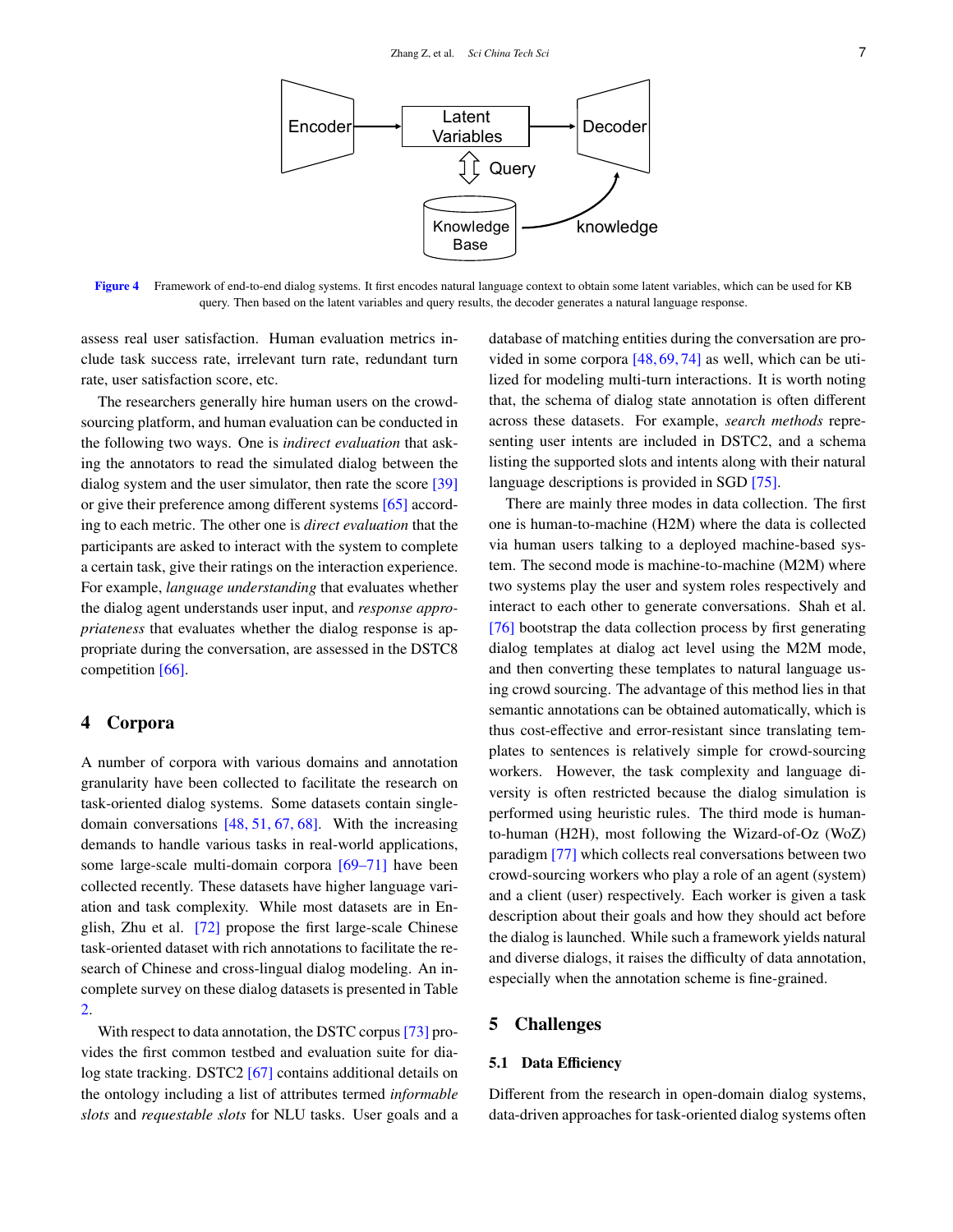| Name                       | Task                          | Method   | Size | Statistics         | Labels/Ontologies           |
|----------------------------|-------------------------------|----------|------|--------------------|-----------------------------|
| DSTC[73]                   | Bus timetable                 | H2M      | 15K  | 14 turns/dialog    | dialog states               |
|                            |                               |          |      |                    | user/system dialog acts     |
| DSTC2[67]                  | Restaurant booking            | H2M      | 3.2K | 14.49 turns/dialog | dialog states               |
|                            |                               |          |      | 8.54 tokens/turn   | user/system dialog acts     |
|                            |                               |          |      |                    | database                    |
| bAbI[49]                   | Restaurant booking            | M2M      | 3K   | 5 tasks            | dialog level database       |
| CamRest[48]                | Restaurant booking            | H2H      | 676  | 7.4 turns/dialog   | dialog states               |
|                            |                               |          |      |                    | user/system dialog acts     |
|                            |                               |          |      |                    | database                    |
| WOZ[3]                     | Restaurant booking            | H2H      | 1.2K | 7.45 turns/dialog  | dialog states               |
|                            |                               |          |      | 11.24 tokens/turn  | user/system dialog acts     |
|                            |                               |          |      |                    | database                    |
| KVReT[51]                  | Car assistant                 | H2H      | 3K   | 5.25 turns/dialog  | dialog states               |
|                            |                               |          |      | 8.02 tokens/turn   | dialog level database       |
| Frames[68]                 | Flight/Hotel booking          | H2H      | 1.4K | 14.6 turns/dialog  | semantic frame              |
|                            |                               |          |      | 12.6 tokens/turn   | user/system dialog acts     |
|                            |                               |          |      |                    | dialog level database       |
| SimD[78]                   | Restaurant/Movie booking      | M2M      | 3K   | 9.86 turns/dialog  | dialog states               |
|                            |                               |          |      | 8.24 tokens/turn   | user/system dialog acts     |
| Air $D[79]$                | Flight booking                | M2M/H2H  | 40K  | 14.1 turns/dialog  | dialog states               |
|                            |                               |          |      | 8.17 tokens/turn   | database                    |
|                            |                               |          |      |                    | context pairs               |
| MultiWOZ[69]               | Multi-domain booking          | H2H      | 10K  | 7 domains          | dialog states               |
|                            | (Restaurant, Train, etc.)     |          |      | 13.68 turns/dialog | system dialog acts          |
|                            |                               |          |      | 13.18 tokens/turn  | database                    |
|                            |                               |          |      |                    |                             |
| MDC[74]<br>CoSQL[80]       |                               |          |      |                    | user goals                  |
|                            | Movie/Restaurant/Taxi booking | H2H      | 10K  | 7.5 turns/dialog   | user/system dialog acts     |
|                            |                               |          |      |                    | database                    |
|                            |                               |          |      |                    | user goals                  |
|                            | Multi-domain booking          | H2H      | 3K   | 138 domains        | sal queries                 |
|                            | (College, Music, etc.)        |          |      | 10.36 turns/dialog | user dialog acts            |
|                            |                               |          |      | 11.34 tokens/turn  | database                    |
|                            |                               |          |      |                    | query goals                 |
| Taskmaster <sup>[71]</sup> | Multi-domain booking          | H2H/self | 13K  | 6 domains          | API calls and arguments     |
|                            | (Repair, Drinks, etc.)        |          |      | 22.9 turns/dialog  |                             |
|                            |                               |          |      | 8.1 tokens/turn    |                             |
| SGD[75]                    | Multi-domain booking          | M2M      | 23K  | 17 domains         | schema-guided dialog states |
|                            | (Movie, Flight, etc.)         |          |      | 20.44 turns/dialog | user/system dialog acts     |
|                            |                               |          |      | 9.75 tokens/turn   | services                    |
| CrossWOZ[72]               | Multi-domain booking          | H2H      | 6K   | 5 domains          | user/system dialog states   |
|                            | (Attraction, Hotel, etc.)     |          |      | 16.9 turns/dialog  | user/system dialog acts     |
|                            |                               |          |      | 16.3 tokens/turn   | database                    |
|                            |                               |          |      |                    | user goals                  |

<span id="page-7-0"></span>Table 2 Task-Oriented Dialog Corpora.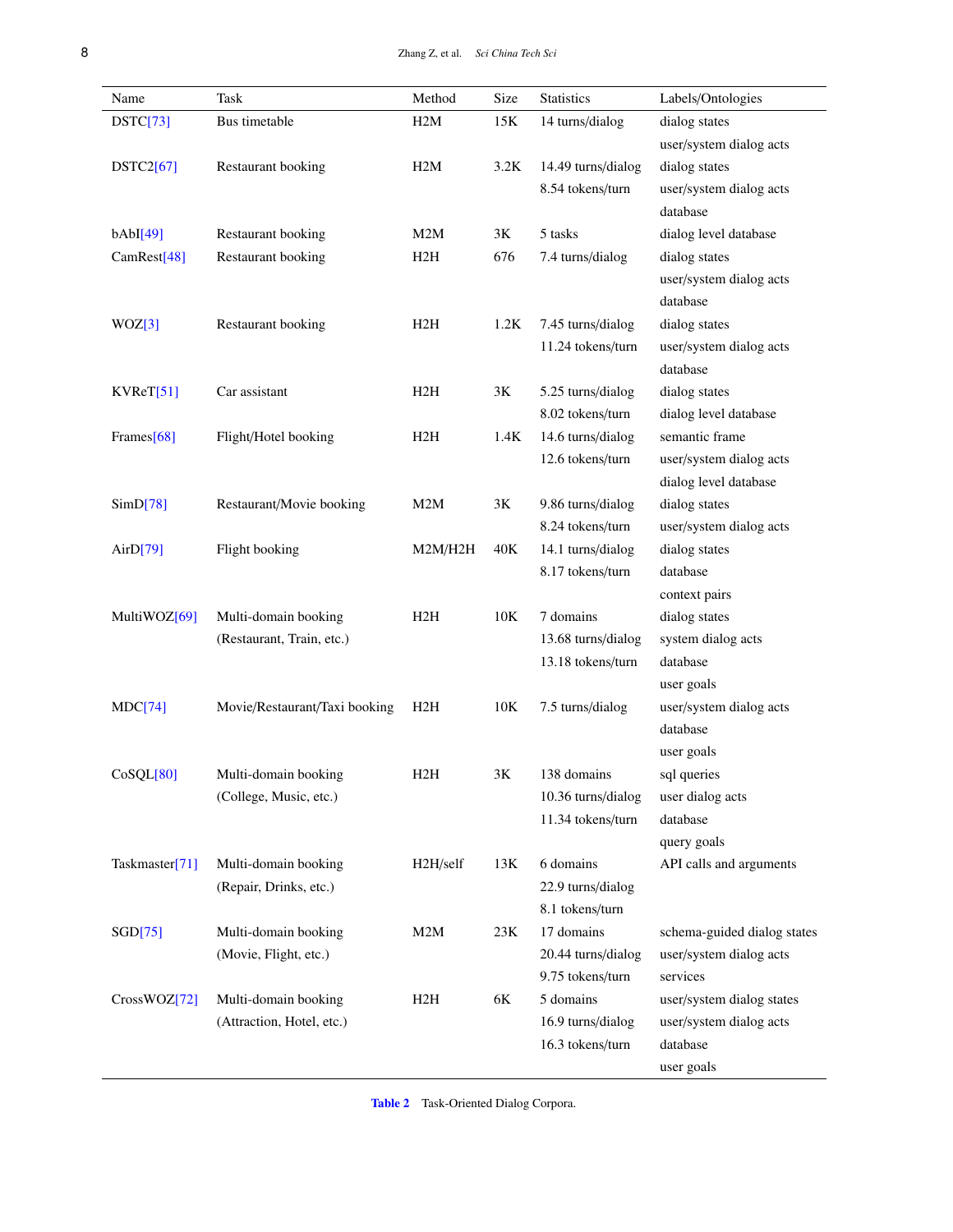require fine-grained annotations to learn the dialog model in a specific domain, e.g., dialog act and state labels. However, it is often difficult to obtain a large-scale annotated corpus in a specific domain since (1) collecting a domain-specific corpus is more difficult than in the open-domain setting due to its task-specific nature, and (2) annotating fine-grained labels requires a large amount of human resources which is very expensive and time-consuming. Therefore, we have to face the problem of improving the data efficiency of building taskoriented dialog systems, particularly in low-resource settings.

In this section, we review some recent approaches proposed to mitigate this issue. We first review transfer learning methods that acquire prior knowledge from large-scale data or adapt trained models from other tasks. Then, we introduce some unsupervised methods, which can directly learn in a low-resource setting with few annotations through heuristic rules. In addition, we also review recent efforts on building data-driven user simulators.

#### *5.1.1 Transfer Learning*

One major assumption of machine learning is that the training and test data have the same distribution. However, in many real-world scenarios, this does not hold when we have only limited data in the target task but sufficient data in another task, with different data distributions. Transfer learning is thus proposed to mitigate this problem by transferring knowledge from a source task to a target task.

The same issue often occurs in task-oriented dialog systems. For example, how can a dialog system for restaurant reservation be adapted to hotel booking when there are only limited data in the hotel domain? In such a situation, the two domains' ontologies are similar, sharing many dialog acts and slots. In this setting, transfer learning can considerably reduce the amount of target data required for this adaptation. Besides domain-level transfer, knowledge can also be transferred in many other dimensions, including inter-person and cross-lingual transfer. For domain transfer, Mrkšić et al. [\[26\]](#page-14-24) proposed to learn the dialog state tracking model through multi-task learning on multiple domain datasets to transfer knowledge across domains, which can improve the perfor-mance on all tasks. In [\[81\]](#page-16-21), Ilievski et al. proposed to directly transfer the parameters of shared slots from the source domain model to initialize the target model. Chen et al. [\[82\]](#page-16-22) proposed to model dialog agent using several slot-dependent agents and a slot-independent agent to track the private and public slots across different domains. In [\[83,](#page-16-23) [84\]](#page-16-24), the parameters of DST models are shared across domains and is independent of pre-defined value sets. Therefore, the model is able to transfer to previously unseen domains. Wu et al. [\[4\]](#page-14-3) further decoupled the domain and slot from the model parameters by taking domain and slot names as inputs to the DST model.

For transferring across disjoint tasks, Mo et al. [\[85\]](#page-16-25) proposed to transfer the dialog policy model between domains by learning act and state transfer functions where there are no shared slots, which directly maps from the source feature space to the target space.

For personalized knowledge transfer, in [\[86\]](#page-16-26), a hybrid DQN policy is proposed to transfer knowledge across different customers, in which there is a general Q-function for all customers and a personalized one for each specific customer. When transferring to a new person, only a small amount of data is required to learn the personalized Q-function. Mo et al. [\[87\]](#page-16-27) further transfers finer granularity phrase-level knowledge between different persons while keeping personal preferences of each user intact by designing a novel personal control gate within the RNN decoder framework.

The research on cross-lingual transfer is recently proposed. In [\[88\]](#page-17-0), three cross-lingual methods are studied: (1) Translating the training data to the target language, (2) Pre-training cross-lingual embeddings and (3) Using a multilingual machine translation encoder to share knowledge for contextual word representations.

Model-agnostic methods are also proposed for transfer learning in dialog systems, which are mostly inspired by the Model-Agnostic Meta-Learning (MAML) framework [\[89\]](#page-17-1). The MAML framework can learn a good initialized model by simulating the train-test procedure during learning. By applying such methods on NLG, the model can get better results in a low-resource setting and show better domain generalization [\[90,](#page-17-2) [91\]](#page-17-3). Madotto et al. [\[92\]](#page-17-4) further extended this method for personalized dialog systems by leveraging only a few dialogue samples collected from the target user without using the persona-specific descriptions.

Besides the above methods which transfer knowledge from a source model, there are also some works improving data efficiency by directly endowing the model or algorithms with prior knowledge to decrease data usage. For example, improved RL methods including ACER [\[93\]](#page-17-5) and BBQ-Networks [\[36\]](#page-15-6) are proposed to enhance sample efficiency. In [\[94\]](#page-17-6), the action selection process is decomposed into master action and primitive action selection, and the two actions are designed according to the domain ontology.

#### *5.1.2 Unsupervised Methods*

A crucial issue in dialog policy learning is to estimate reward signal, which is hard to be obtained in real-world applications. Therefore, building a reward estimation model is necessary for dialog policy learning, particularly during RL training. By regarding the dialog policy as a generator and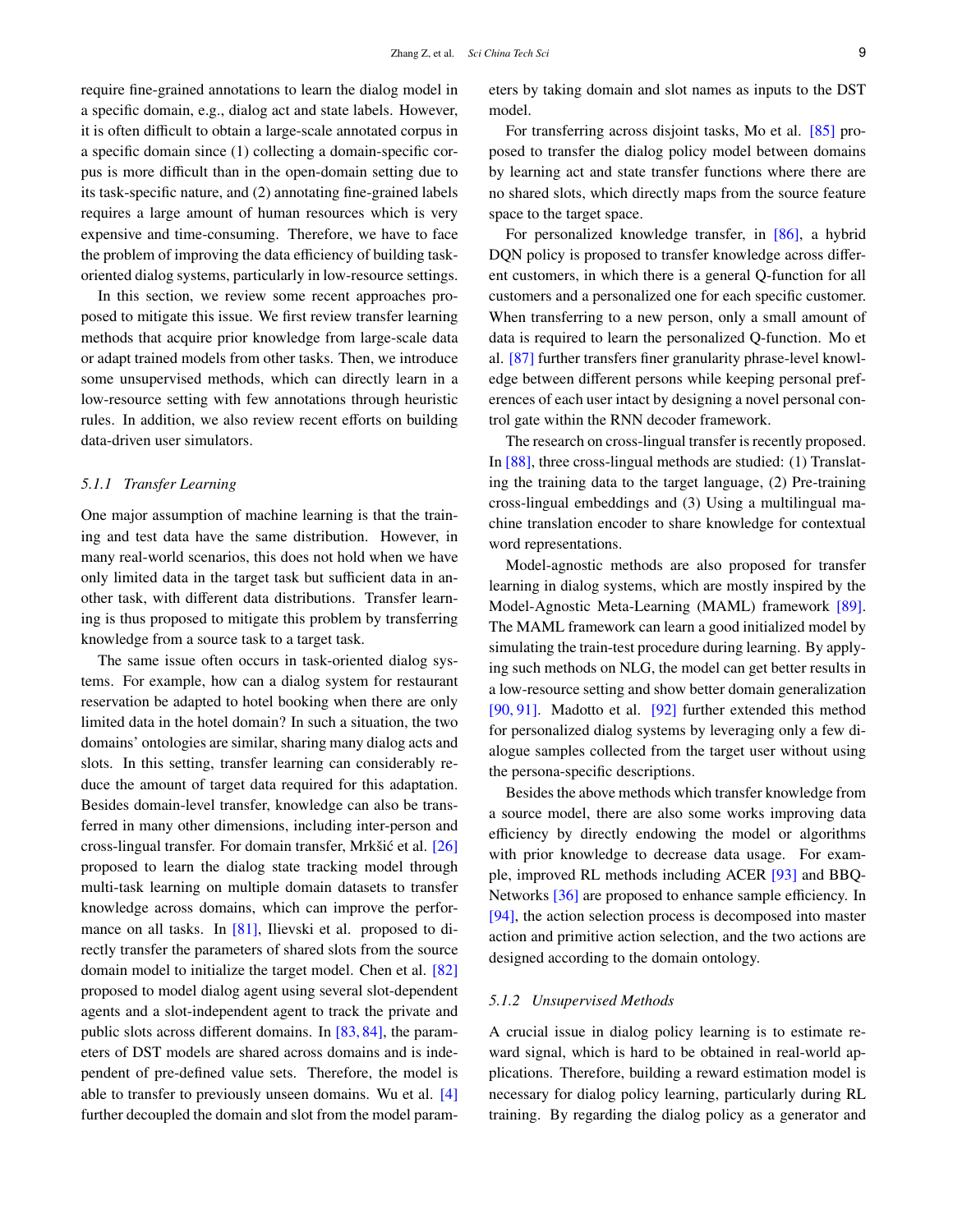the reward function as a discriminator, generative adversarial nets (GAN) can be employed to learn the reward function in an unsupervised manner. Liu et al. [\[64\]](#page-16-5) first used GAN to learn a binary reward function by discriminating simulated from real user dialogs. Xu et al. [\[95\]](#page-17-7) extended this idea for detecting dialog failure by using the predicted reward as an indicator of failure. Su et al. [\[96\]](#page-17-8) used another way for reward estimation using Gaussian Process. By modeling the uncertainty of predicted reward, the model can actively require human intervention on potential failure cases. In their experiment, the requirement for human intervention dramatically decreases with the reduction in the uncertainty of reward estimation, which remarkably relieve manual annotation.

In most studies, the ontology of a dialog system is built by human experts through elaborate domain engineering. Another line of work is to assist the human experts in this process by learning the dialog structure from unlabeled corpus automatically. Shi et al. [\[97\]](#page-17-9) proposed to learn a finite state machine of the dialog procedure through a variational autoencoder (VAE) based approach. They first pre-trained a VAE based dialog model using raw dialog data without intermediate annotations. Then several dialog states can be discovered according to the latent variables. After that, a state transition diagram can be built by estimating the transition probabilities between states. There are also some works analyzing the structure of task-oriented to facilitate language understanding. Takanobu et al. [\[98\]](#page-17-10) proposed an RL method for topic segmentation and labeling in task-oriented dialog systems, which aims to detect topic boundaries among dialogue turns and assign topic labels to them.

Recently, pre-training methods show superior performance on many NLP tasks. In such approaches, extensive linguistic features can be transferred from large-scale unlabeled corpora using unsupervised pre-training tasks, such as mask language modeling (MLM) and next sentence prediction (NSP). Wolf et al. [\[99\]](#page-17-11) followed this way by first pre-training a transformer model on large-scale dialog data and then fine-tuning the model on a personalized dialog task with multi-task learning. Budzianowski et al. [\[100\]](#page-17-12) further explored this idea to task-oriented dialog without explicit standalone dialogue policy and generation modules. In this work, the belief state and database state are first converted to natural language text and then taken as input to the transformer decoder besides the context.

#### *5.1.3 User Simulation*

User simulation techniques alleviate the data-hungry issue of the RL-based dialog policy model by providing a theoretically infinite number of training interactions. Early approaches focused on agenda-based user simulator (ABUS) [\[24\]](#page-14-20), which is commonly used in building task-oriented dialog systems. It maintains a stack-like structure representing the user's goal with some heuristics. Building an agendabased simulator requires the human expert to define the agenda and heuristics rules explicitly. However, for more complex tasks, it is not feasible to define an explicit agenda structure. Utterances from ABUS also lack linguistic variations of human dialogs, which may lead to suboptimal performance in real applications.

Recently, building user simulators in a data-driven fashion is proposed to alleviate the above issues. Asri et al. [\[101\]](#page-17-13) proposed a dialog act level seq2seq user simulation model that takes into account the dialog context. Crook et al. [\[102\]](#page-17-14) presented another seq2seq model which takes as input natural language contexts and outputs natural language responses. Kreyssig et al. [\[103\]](#page-17-15) introduced a neural user simulator (NUS), which mimics the user behavior of the corpus and generates word-level user responses. Gur et al. [\[104\]](#page-17-16) proposed a hierarchical seq2seq user simulator (HUS) that first encodes the user goal and system turns, and then generates user dialog act. To generate more diverse user acts, they extended HUS to a variational version (VHUS) where the user turn is generated from an unobservable latent variable.

Another line of data-driven user simulators trains the simulator together with the target dialog system, which can be regarded as a multi-agent fashion. Liu et al. [\[57\]](#page-15-22) proposed to first train the dialog system and the simulator based on the dialog corpus through supervised learning, and then fine-tune both models by reinforcement learning. In this work, the system and the simulator are trained cooperatively, in which both agents share the same reward function. The world model in the Deep Dyna-Q (DDQ) based dialog planning framework [\[40–](#page-15-10)[42\]](#page-15-11), which is updated during training, can also be regarded as a simulator. However, different from RL-based cotraining, the world model in DDQ is updated through supervised learning using real experience.

The user simulators in the above methods are trained based on the human-agent dialog data. In addition to this, the human can also assist dialog policy learning by providing human demonstrations. Since the human guidance is expensive, Chang et al. [\[105\]](#page-17-17) compared various teaching schemes answering the question how and when to teach, to use the teaching budget more economically. Chen et al. [\[106\]](#page-17-18) further proposed companion learning (CL) framework, which integrates rule-based policy and RL-based policy. Since the rule teacher is not as good as a human teacher, an uncertainty estimation is introduced to control the timing of consultation and learning.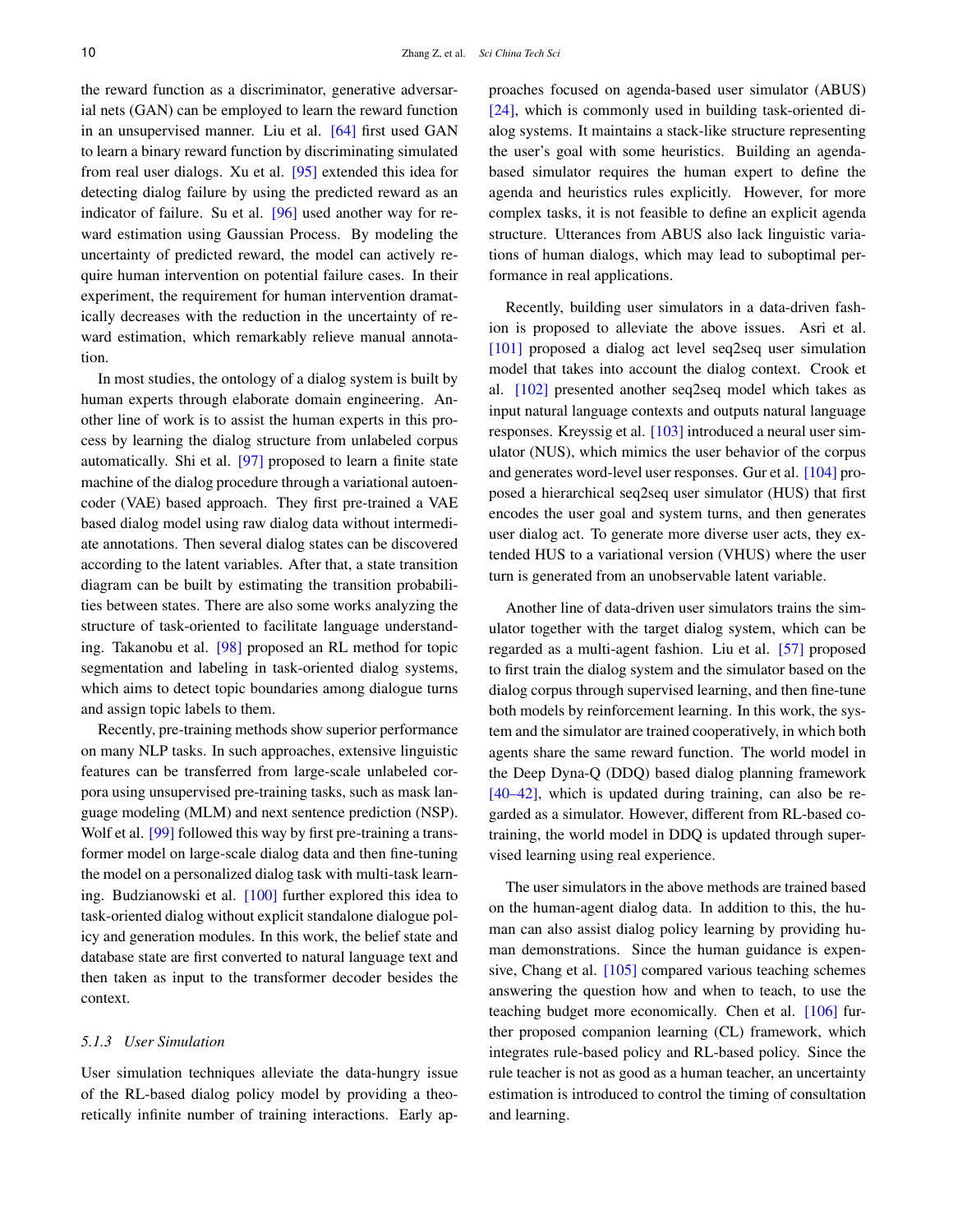## 5.2 Multi-turn Dynamics

Compared to open-domain dialog systems, one major feature of task-oriented dialog systems is the emphasis on multi-turn state-action dynamics, which is mainly related to dialog management (DST and Policy). In open-domain dialog systems, the research focuses more on generating reasonable, consistent, and inter-personal responses to maximize user engagement [\[1\]](#page-14-0). While for task-oriented dialog systems, although the above issues are still important, the completion of a specific task has been viewed as more critical. Therefore, the research on dialog management, which is responsible for tracking the dialog state and flow of the conversation, acts as the pillar of a dialog system.

Human conversation can be broadly formulated as a Markov Decision Process (MDP): at each time step, the system transits from a certain state *s* to a new state *s'* by taking an action *a*. Therefore, reinforcement learning (RL) is often applied to solve such an MDP problem in the dialog systems. Recent studies on the dialog management of task-oriented dialog systems are mainly focused on the following topics: (1) generative DST with value decoder for free-form slots, (2) dialog planning for better sample efficiency in policy learning, and (3) user goal estimation for predicting task success and user satisfaction.

## *5.2.1 Generative DST*

Dialog state tracker plays a central role in task-oriented dialog systems by tracking of a structured dialog state representation at each turn. Most recent DST studies applied a word-level structure by taking natural language as input without NLU, which may avoid the errors propagated from the NLU component. In early neural DST methods, *belief state* is widely adopted for dialog state representation [\[25\]](#page-14-21), which maintains a distribution over all possible values for each slot. Therefore, early methods commonly formulated DST as a classification task  $\left[3, 26, 107-109\right]$  $\left[3, 26, 107-109\right]$  $\left[3, 26, 107-109\right]$  $\left[3, 26, 107-109\right]$  $\left[3, 26, 107-109\right]$  $\left[3, 26, 107-109\right]$  $\left[3, 26, 107-109\right]$ . Matthew et al.  $\left[107\right]$ first proposed to use recurrent neural networks for word-level dialog state tracking by taking both natural language utterances and ASR scores as input features. Nikola et al. [\[3\]](#page-14-2) proposed Neural Belief Tracker (NBT), a word-level dialog state tracker that directly reads from natural language utterances. NBT explicitly modeled the *system request* and *system confirm* operations through a gating mechanism. However, these approaches can only deal with pre-defined slot values in the domain ontology vocabulary, which generally fall short in tracking unknown slot values during inference.

Zhong et al. [\[110\]](#page-17-21) proposed to share parameters across slots and learn slot-specific features through a globallylocally self-attention mechanism, which can generalize to rare values with few training data. However, the rare values are still in-vocabulary words. Lei et al. [\[52\]](#page-15-21) use a seq2seq model with two-stage CopyNet to generate belief spans and response at the same time, which obtain satisfactory results in OOV cases. In the first stage, a belief state CopyNet [\[111\]](#page-17-22) takes the user utterance as input and generates a belief state span. Then in the second stage, based on the utterance and belief span, another CopyNet generates the response utterance. Hu et al.  $[112]$  proposed to use pointer network [\[113\]](#page-17-24) to extract unknown slot values, which showed superior performance over discriminative DST methods. A more practical way is to use both extractive and discriminative methods to handle different type of slots [\[30\]](#page-15-1). For the free-form slots, such as *hotel name* and *departure date*, their value should be extracted from the utterance. While for those fixed-vocabulary slots like *hotel star* and *room category*, it is better to predict their value using a classifier.

Recently, some multi-domain datasets are proposed to promote the research in this direction [\[69,](#page-16-10) [75\]](#page-16-15). Compared to single-domain tasks, the DST in multi-domain scenario has to predict the domain of slot values. Wu et al. proposed TRADE [\[4\]](#page-14-3), a transferable multi-domain DST using seq2seq model with CopyNet [\[111\]](#page-17-22) to predict values. The parameters are shared across domains, enabling zero-shot DST for unseen domains. COMER [\[31\]](#page-15-2) further decreases the computation complexity of value decoding by first deciding the domain and slot, and then decoding the value. In the decoding of the above methods, they first input the domain and slot names to the decoder, and then decode the value. If we take the domain and slot names as a form of "question", then the model can be regarded as a question answering model by taking the previous turns as context, domain-slot names as question and the value as answer. DSTQA [\[32\]](#page-15-3) added more elements into the "question" in addition to the names, such as the description text of domain and slots, values of fixedvocabulary slots. They also encoded the intermediate dialog state graph using GNN to alleviate value decoding. In [\[114\]](#page-17-25), Chen et al. proposed to use graph attention neural networks to model the relations across slots.

#### *5.2.2 Dialog Planning*

Model-free RL methods dominated the early studies of neural dialog policy by learning through interaction with real users [\[34,](#page-15-5) [54,](#page-15-24) [55,](#page-15-26) [115\]](#page-17-26). It is data-hungry, requiring a large amount of interactions to train a policy model effectively. One common solution is to use user simulators [\[24,](#page-14-20) [38\]](#page-15-8). However, the user simulator is not able to fully mimic real human conversation behaviors, and its inductive bias may lead to sub-optimal models that perform poorly in real human conversation [\[39\]](#page-15-9).

To alleviate these problems, model-based RL methods are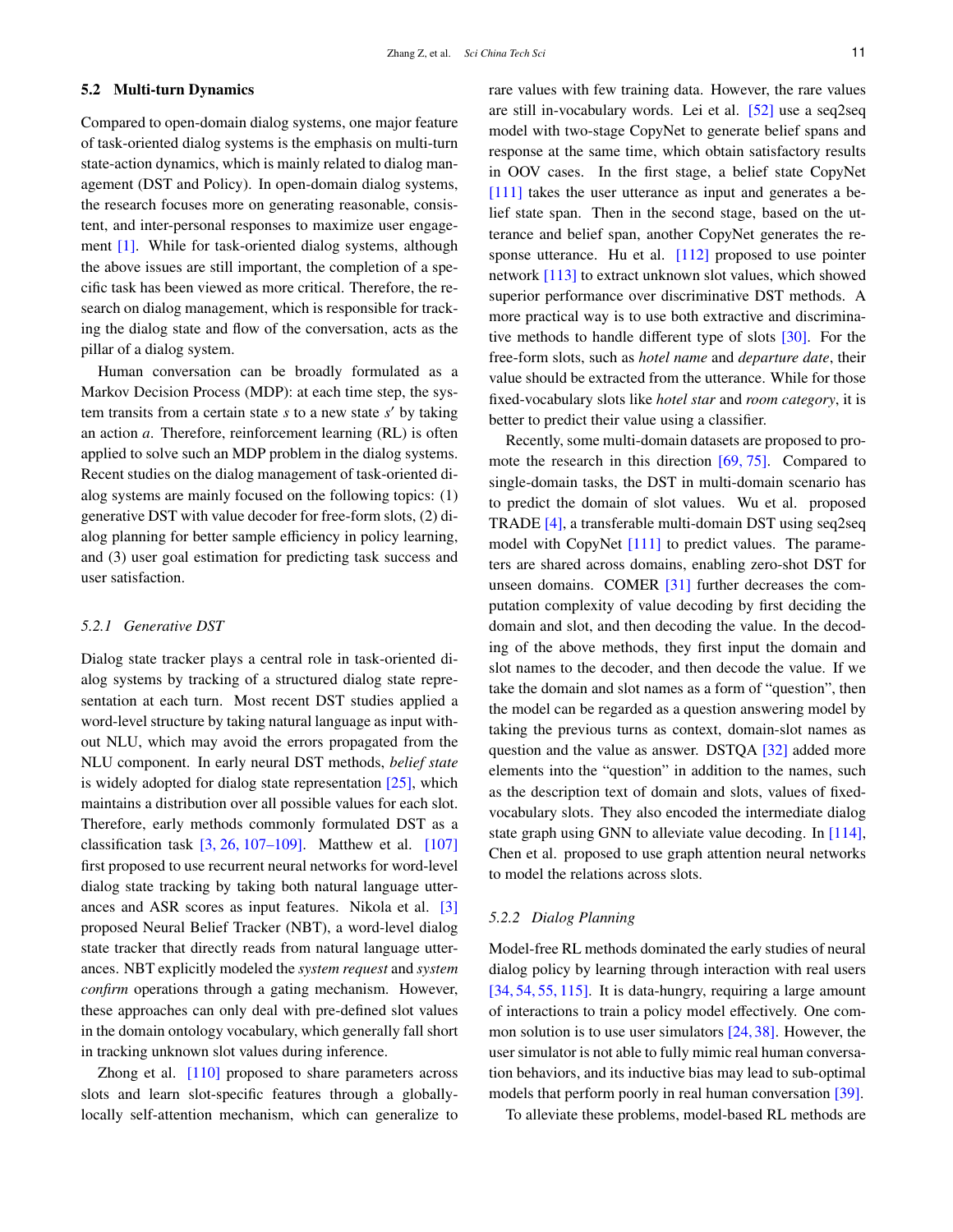proposed to model the environment, enabling planning for dialog policy learning. In model-based RL approaches, the environment is modeled to simulate the dynamics of the conversation. Then in the RL training phase, the dialog policy is alternately trained through learning from real users and planning with the environment model  $[116]$ . Peng et al.  $[40]$ proposed the Deep Dyna-Q (DDQ) framework, which first integrates model-based planning for task-oriented dialog systems.In the DDQ framework, there is a *world model*, which is trained on real user experience to capture the dynamics of the environment. The dialog policy is trained through both direct RL with real user and simulated RL with the world model. During training, the world model is also updated through supervised learning based on the increasing real experience. The performance of the world model, which is crucial for policy learning, continues to improve during training. However, the ratio of real vs. simulated experience used for Qlearning is fixed in the original DDQ framework. Therefore, controlled planning  $[41, 42]$  $[41, 42]$  $[41, 42]$  is proposed to mitigate this issue by dynamically adjusting the ratio of real to simulated experiences according to the performance of the world model.

The above methods for planning are referred to as *background planning*, which improves the policy through training on simulated experience with the world model. Another line of planning-based research is *decision time planning*, which directly decides which action to take in a specific state  $S_t$ based on some simulated experience. The simulated future steps can provide extra hints to facilitate decision making. Planning used in this way can look much deeper than onestep ahead at decision time, which is common in human activities. Taking the chess game for example, the players often conduct mental simulation by looking several steps ahead and then decide how to move the pieces. Some works [\[117,](#page-17-28) [118\]](#page-17-29) introduced *dialog rollout* planning into negotiation dialogs, in which the agent simulates complete dialogues in a specific state  $S_t$  for several candidate responses to get their expected reward, and the response with the highest reward will be taken. Instead of completing the dialogs and obtaining explicit rewards, Jiang et al. [\[119\]](#page-17-30) proposed to look only several limited steps ahead and use those steps as additional features for the policy model to alleviate decision making.

#### *5.2.3 User Goal Estimation*

In RL-based dialog models, the user's goal is crucial for policy learning. Reward signal is an indirect reflect of the user's goal since it gives the user's satisfaction of a dialog. One typical approach of reward function definition is to assign a large positive reward at the end of a successful session and a small negative penalty for each turn to encourage short conversations [\[120\]](#page-17-31). However, in real-world applications where the user goal is not available, this reward can not be estimated effectively. Another problem is that the reward signals are not consistent when they are objectively calculated by predefined rules or subjectively judged by real users. To alleviate the above issues, there are some studies that learn an independent reward function to provide a reliable supervision signal.

One method for reward estimation is off-line learning with annotated data [\[121\]](#page-17-32). By taking the dialog utterances and intermediate annotations as input features, reward learning can be formulated as a supervised regression or classification task. The annotated reward can be obtained from either human annotation or user simulator. However, since the input feature space is complicated, a large amount of manual annotation is required, which is too costly.

To resolve the above problems, there is another line of work using on-line learning for reward estimation [\[96\]](#page-17-8). Reward estimation is often formulated as a Gaussian Process regression task, which can additionally provide an uncertainty measure of its estimation. In this setting, active learning is adopted to reduce the demand for estimating real reward signals in which the users are only asked to provide feedback when the uncertainty score exceeds a threshold. In other cases, when the estimation uncertainty is small, the estimated reward is utilized.

Instead of estimating the reward signals through annotated labels, Inverse RL (IRL) aims to recover the reward function by observing expert demonstrations. Adversarial learning is often adopted for dialog reward estimation through distinguishing simulated and real user dialogs [\[64,](#page-16-5) [65,](#page-16-6) [95\]](#page-17-7).

## 5.3 Ontology Integration

One major issue in task-oriented dialog systems is to integrate the ontology of dialog into the dialog model, including domain schema and knowledge base. In most previous methods, the domain schema is pre-defined and highly dependent on the corpus they use, e.g., the slots of restaurant domain contain address area, cuisine type, price range, etc.. As querying the database and retrieving the results are essential for a task-oriented dialog system to make decisions and produce appropriate responses, there are also many efforts to integrate external database or API calls recently.

However, ontology integration for task-oriented dialog models becomes more challenging, because of the large scale of task domains. Though the pre-defined ontology can be considered into model design, these approaches are coupled with domain schema and can not be easily transferred to a new task. While increasing end-to-end models are proposed to alleviate the schema integration problem, it is not trivial to involve context information and knowledge base since, different from pipeline methods, there is no explicit dialog state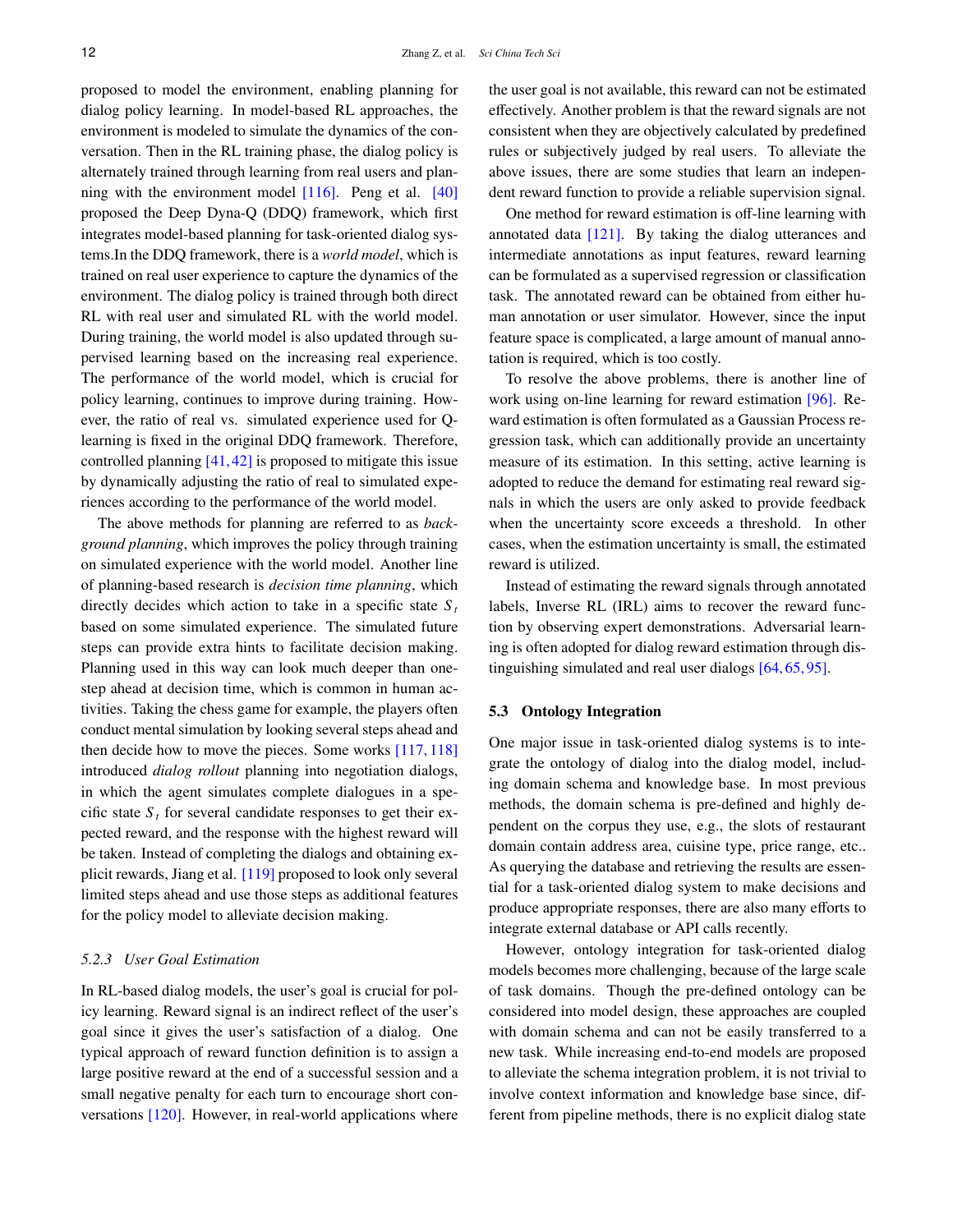representation to generate an explicit knowledge base query.

In this section, we introduce some recent advances on (1) dialog task schema integration and (2) knowledge base integration in task-oriented dialog models.

#### *5.3.1 Schema Integration*

Integrating the schema into a dialog model is critical for taskoriented dialog, since the value prediction of NLU and DST, and the action selection in Policy are highly dependent on the domain schema. Early methods for NLU use classification for intent detection and sequence labeling for slot-value recognition. Therefore, the schema integration are mainly reflected in the model output layer design, e.g., one class for each intent. Early DST methods utilized a similar way by giving a value probability distribution on the value vocabulary for each slot (also known as belief state). For NLG methods, the inputs are often structured dialog acts, and the encoder input structure is highly dependent on the representation structure.

The above schema integration methods basically couple the schema and model design together, yield poor scalability and domain generalization. Recently, there are many methods trying to untie the domain scheme and model design. Convlab [\[61\]](#page-16-2) provides additional user dialog act an-notation in the MultiWOZ [\[69\]](#page-16-10) dataset to enable developers to apply NLU models in multi-domain, multi-intent settings. While most DST makes assumption that a slot in a belief state can only be mapped to a single value within a single turn, COMER [\[31\]](#page-15-2) extends the representation of dialog states with priority operator that considers the user's preference on slot values. Other works [\[32,](#page-15-3) [122\]](#page-17-33) use question answering methods for DST by taking domain-slot descriptions as question. The values are regarded as answers, which are predicted by either extraction or generation based methods. In such methods, the model design is decoupled from the domain schema, and the schema of domain is represented by a natural language text, which makes it easy to transfer to new domain. For NLG task, Peng et al. [\[46\]](#page-15-15) proposed SC-GPT, which treats the structured dialog act as a sequence of tokens, and feeds the sequence to the generation model. By pre-training on large-scale da-response pairs, the model is able to capture the semantic structure of the sequence-based dialog act representation. When extending to a new domain, only a small amount of training instances ( 50) are required to achieve satisfactory performance. ZSDG [\[123\]](#page-18-0) learns a cross-domain embedding space that models the semantics of dialog responses so that it can instantly generalize to new situations with minimal data. Each service (domain) in SGD [\[75\]](#page-16-15) provides a schema listing the supported slots and intents along with their natural language descriptions. These descriptions

are used to obtain a semantic representation of these schema elements, making models applicable in a zero-shot setting.

#### *5.3.2 Knowledge Base Integration*

It is critical for a task-oriented dialog system to query the external knowledge base to get user's inquired information. Early models or pipeline systems retrieved entries from the knowledge base by issuing a query based on the current dialog state during conversational interaction, which requires some manual effort. Training an end-to-end dialog system without intermediate supervision will be more appealing due to the growing task complexities in task-oriented scenarios. However, different from pipeline approaches, there is no explicit structured dialog state representation in end-toend methods. Therefore, the knowledge base interaction is conducted by using intermediate latent representation of the model and trained seamlessly through end-to-end training.

CopyNet and end-to-end memory networks are widely used for integrating knowledge into dialog systems through the attention mechanism. The copy mechanism, however, can also be regarded as a memory network in which the encoder hidden states consist of the memory units. Eric et al. [\[124\]](#page-18-1) presented a copy-based method depending on the latent neural embedding to attend to dialog history and copy relevant prior context for decoding. However, they can only generate entities that are mentioned in the context. More recent works use memory networks for prior dialog context and knowledge integration [\[50,](#page-15-19) [125\]](#page-18-2). In such approaches, the dialog context and knowledge base are modeled into two memory nets. Then in the decoding phase, the decoder's hidden state is used to selectively query and copy information from those memory nets. A key problem in such a method is that dialog context and knowledge base are heterogeneous information from different sources. Lin et al. [\[126\]](#page-18-3) proposed to model heterogeneous information using historical information, which is stored in a context-aware memory, and the knowledge base tuples are stored in a context-free memory. In [\[127\]](#page-18-4), a twostep KB retrieval is proposed to improve the entities' consistency by first deciding the entity row and then selecting the most relevant KB column.

Besides fully end-to-end methods with few intermediate supervision, there are also some end-to-end models integrating domain prior knowledge into the model through dialog act and belief state annotations. Williams et al. [\[54\]](#page-15-24) proposed hybrid code networks (HCNs), which combines an RNN with domain knowledge encoded as software and templates, which can considerably reduce the training data re-quired. Wen et al. [\[48\]](#page-15-17) presented a modularized end-to-end task-oriented dialog model by combining several pre-trained components together, and then fine-tuning the model using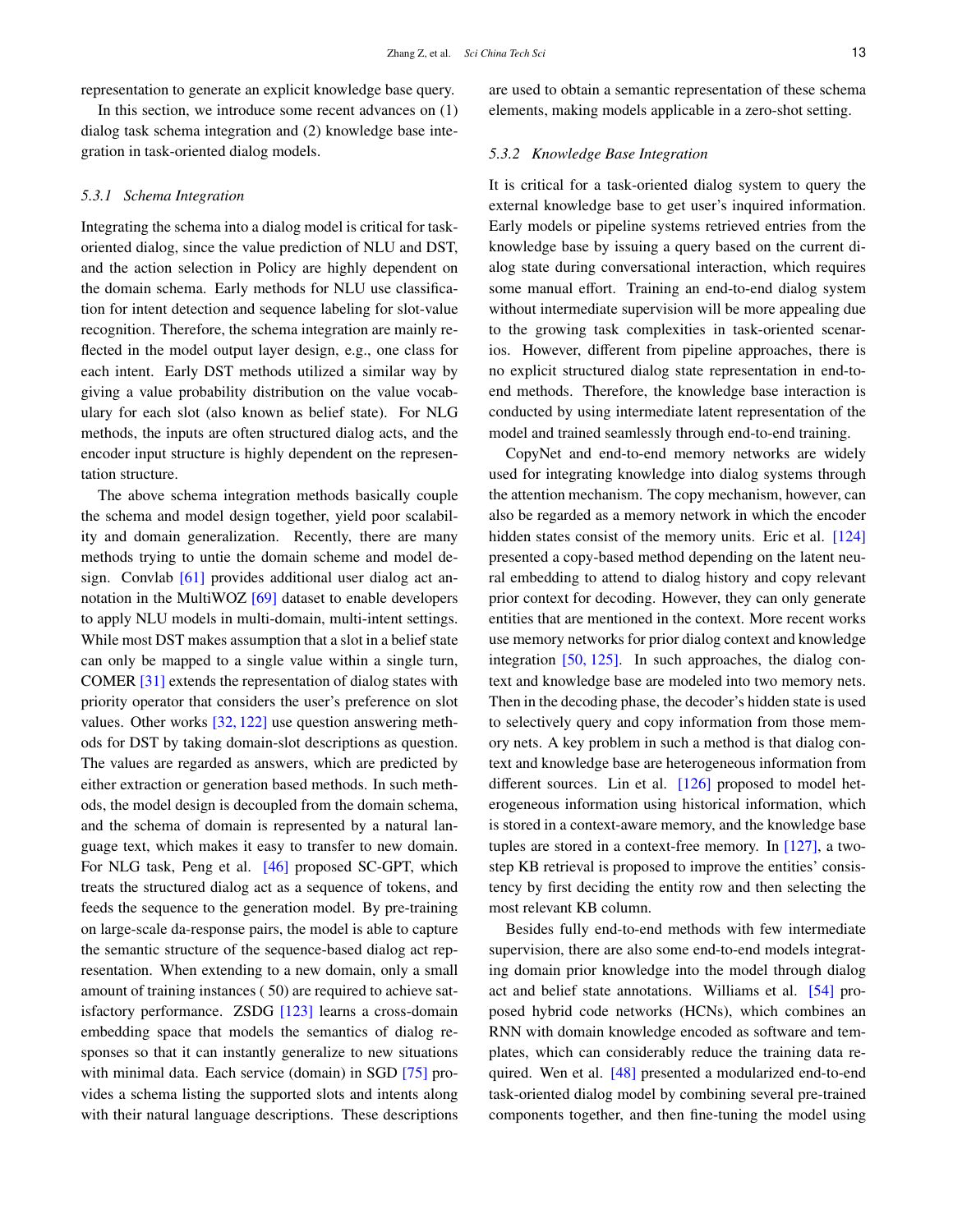RL in an end-to-end fashion. However, compared to seq2seq models, these methods are more like simplified versions of the pipeline model.

# 6 Discussion and Future Trends

In this paper, we review the recent advancements on taskoriented dialog systems and discuss three critical topics: data efficiency, multi-turn dynamics, and knowledge integration. In addition, we also review some recent progresses on taskoriented dialog evaluation and widely-used corpora. Despite these topics, there are still some interesting and challenging problems. We conclude by discussing some future trends on task-oriented dialog systems:

- Pre-training Methods for Dialog Systems. Data scarcity is a critical challenge for building taskoriented dialog systems. On the one hand, collecting sufficient data for a specific domain is time-consuming and expensive. On the other hand, the task-oriented dialog system is a composite NLP task, which is expected to learn syntax, reasoning, decision making, and language generation from not only off-line data but also on-line interaction with users, presenting more requests for fine-grained data annotation and model design. Recently, pre-trained models have shown superior performance on many NLP tasks [\[16,](#page-14-14)[128,](#page-18-5)[129\]](#page-18-6). In this vein, a base model is first pre-trained on large-scale corpora by some unsupervised pre-training tasks, such as masked language model and next sentence prediction. During the pre-training phase, the base model can capture implicit language knowledge, learning from the large-scale corpora. Using such implicit knowledge, the base model can fast adapt to a target task by simply fine-tuning on the data for the target task. This idea can also be applied to task-oriented dialog systems to transfer general natural language knowledge from large-scale corpora to a specific dialog task. Some early studies have shown the possibility of using pre-training models to model task-oriented dialogs [\[46,](#page-15-15) [99,](#page-17-11) [100,](#page-17-12) [130,](#page-18-7) [131\]](#page-18-8).
- Domain Adaptation. Different from open-domain dialogs, the task-oriented conversations are based upon a well-defined domain ontology, which constrains the agent actions, slot values and knowledge base for a specific task. Therefore, to accomplish a task, the models of a dialog system are highly dependent on the domain ontology. However, in most existing studies, such ontology knowledge is hard-coded into the model. For example, the dialog act types, slot value vocabular-

ies and even slot-based belief states are all embedded into the model. Such hard-coded ontology embedding raises two problems: (1) Human experts are required to analyze the task and integrate the domain ontology into the model design, which is a time-consuming process. (2) An existing model cannot be easily transferred to another task. Therefore, decoupling the domain ontology and the dialog model to obtain better adaptation performance is a critical issue. One ultimate goal is to achieve zero-shot domain adaptation, which can directly build a dialog system given an ontology without any training data, just like humans do.

- Robustness. The robustness of deep neural models has been a challenging problem since existing neural models are vulnerable to simple input perturbation. As for task-oriented dialog systems, robustness is also a critical issue, which mainly comes from two aspects: (1) On the one hand, the task-oriented dialogs are highly dependent on the domain ontology. Therefore, in many studies, the training data are constrained to only reasonable instances with few noises. However, models trained in such an ad hoc way often fall short in real applications where there are many out-of-domain or outof-distribution inputs [\[132\]](#page-18-9), such as previously unseen slot values. A robust dialog system should be able to handle noises and previously unseen inputs after deployment. (2) On the other hand, the decision making of a neural dialog policy model is not controllable, which is trained through off-line imitation learning and on-line RL. The robustness of decision making is rather important for its performance, especially for some special applications which have a low tolerance for mistakes, such as in medical and military areas. Therefore, improving the robustness of neural dialog models is an important issue. One possible approach is to combine robust rule-based methods with neural models, such as Neural Symbolic Machine [\[133,](#page-18-10)[134\]](#page-18-11), which may make the models not only more robust but also more explainable.
- End-to-end Modeling. Compared to pipeline approaches, end-to-end dialog system modeling is gaining more and more attention in recent years. The endto-end model can be trained more easily without explicit modeling of dialog state and policy. However, existing end-to-end methods still require some intermediate supervision to boost the model performance. For example, in [\[48\]](#page-15-17), a modular-based end-to-end framework is proposed by combining pre-trained components together and then fine-tuning all the components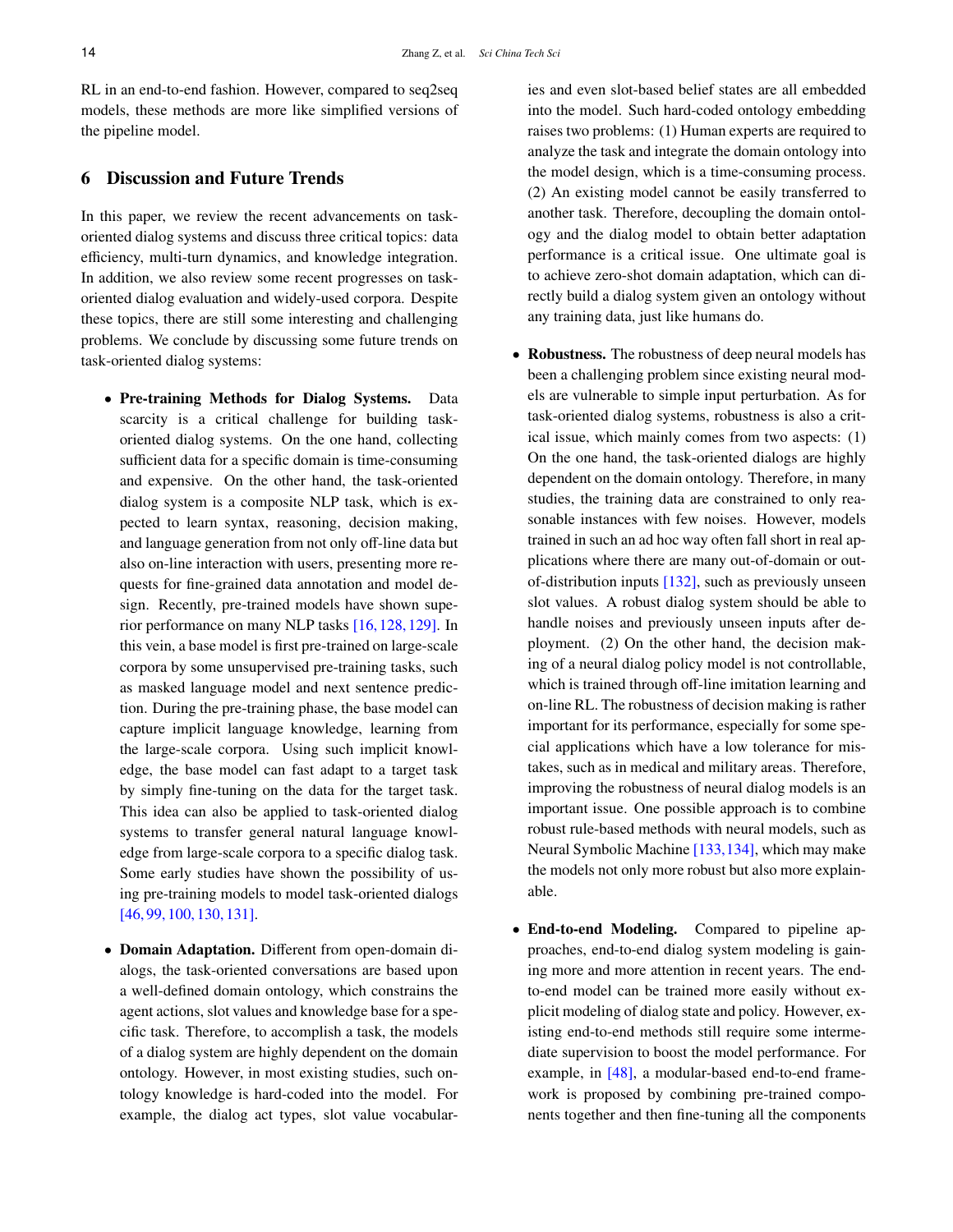using RL in an end-to-end fashion, which still requires intermediate supervision such as dialog act and belief state at the pre-training phase. In  $[52]$ , although a seqto-seq framework is proposed to avoid component barriers, intermediate output named *belief spans* is still retained for explicit belief state modeling. Therefore, the problem of modeling task-oriented dialog in a fully end-to-end fashion, without intermediate supervision and can seamlessly interact with the knowledge base, is still an open problem.

*This work was supported by the National Science Foundation of China (Grant No.61936010*/*61876096) and the National Key R*&*D Program of China (Grant No. 2018YFC0830200).*

- <span id="page-14-0"></span>1 Minlie Huang, Xiaoyan Zhu, and Jianfeng Gao. Challenges in building intelligent open-domain dialog systems. *ACM Transactions on Information Systems*, 2020.
- <span id="page-14-1"></span>2 Hongshen Chen, Xiaorui Liu, Dawei Yin, and Jiliang Tang. A survey on dialogue systems: Recent advances and new frontiers. *Acm Sigkdd Explorations Newsletter*, 19(2):25–35, 2017.
- <span id="page-14-2"></span>3 Nikola Mrkšić, Diarmuid Ó Séaghdha, Tsung-Hsien Wen, Blaise Thomson, and Steve Young. Neural belief tracker: Data-driven dialogue state tracking. In *Proceedings of the 55th Annual Meeting of the Association for Computational Linguistics (Volume 1: Long Papers)*, pages 1777–1788, 2017.
- <span id="page-14-3"></span>4 Chien-Sheng Wu, Andrea Madotto, Ehsan Hosseini-Asl, Caiming Xiong, Richard Socher, and Pascale Fung. Transferable multi-domain state generator for task-oriented dialogue systems. In *Proceedings of the 57th Annual Meeting of the Association for Computational Linguistics*, pages 808–819, Florence, Italy, July 2019. Association for Computational Linguistics.
- <span id="page-14-4"></span>5 Tiancheng Zhao, Kaige Xie, and Maxine Eskenazi. Rethinking action spaces for reinforcement learning in end-to-end dialog agents with latent variable models. In *Proceedings of the 2019 Conference of the North American Chapter of the Association for Computational Linguistics: Human Language Technologies, Volume 1 (Long and Short Papers)*, pages 1208–1218, Minneapolis, Minnesota, June 2019. Association for Computational Linguistics.
- <span id="page-14-5"></span>6 Wenhu Chen, Jianshu Chen, Pengda Qin, Xifeng Yan, and William Yang Wang. Semantically conditioned dialog response generation via hierarchical disentangled self-attention. *arXiv preprint arXiv:1905.12866*, 2019.
- <span id="page-14-6"></span>7 Jianfeng Gao, Michel Galley, and Lihong Li. Neural approaches to conversational ai. In *The 41st International ACM SIGIR Conference on Research* & *Development in Information Retrieval*, pages 1371– 1374, 2018.
- <span id="page-14-7"></span>8 Volodymyr Mnih, Koray Kavukcuoglu, David Silver, Alex Graves, Ioannis Antonoglou, Daan Wierstra, and Martin Riedmiller. Playing atari with deep reinforcement learning. In *NIPS Deep Learning Workshop*. 2013.
- <span id="page-14-8"></span>9 David Silver, Aja Huang, Chris J Maddison, Arthur Guez, Laurent Sifre, George Van Den Driessche, Julian Schrittwieser, Ioannis Antonoglou, Veda Panneershelvam, Marc Lanctot, et al. Mastering the game of go with deep neural networks and tree search. *nature*, 529(7587):484, 2016.
- <span id="page-14-9"></span>10 Kaisheng Yao, Geoffrey Zweig, Mei-Yuh Hwang, Yangyang Shi, and Dong Yu. Recurrent neural networks for language understanding. In *INTERSPEECH*, 2013.
- 11 Kaisheng Yao, Baolin Peng, Yu Zhang, Dong Yu, Geoffrey Zweig, and Yangyang Shi. Spoken language understanding using long short-

term memory neural networks. In *IEEE Spoken Language Technology Workshop*, 2014.

- <span id="page-14-10"></span>12 Dilek Hakkani-Tür, Gökhan Tür, Asli Çelikyilmaz, Yun-Nung Chen, Jianfeng Gao, Li Deng, and Ye-Yi Wang. Multi-domain joint semantic frame parsing using bi-directional RNN-LSTM. In *INTER-SPEECH*, 2016.
- <span id="page-14-11"></span>13 Daniel Guo, Gökhan Tür, Wen-tau Yih, and Geoffrey Zweig. Joint semantic utterance classification and slot filling with recursive neural networks. In *IEEE Spoken Language Technology Workshop*, 2014.
- <span id="page-14-12"></span>14 Puyang Xu and Ruhi Sarikaya. Convolutional neural network based triangular CRF for joint intent detection and slot filling. In *IEEE Workshop on Automatic Speech Recognition and Understanding*, 2013.
- <span id="page-14-13"></span>15 Kaisheng Yao, Baolin Peng, Geoffrey Zweig, Dong Yu, Xiaolong Li, and Feng Gao. Recurrent conditional random field for language understanding. In *IEEE International Conference on Acoustics, Speech and Signal Processing*, 2014.
- <span id="page-14-14"></span>16 Jacob Devlin, Ming-Wei Chang, Kenton Lee, and Kristina Toutanova. BERT: Pre-training of Deep Bidirectional Transformers for Language Understanding. In *NAACL-HLT*, 2019.
- <span id="page-14-15"></span>17 Qian Chen, Zhu Zhuo, and Wen Wang. BERT for joint intent classification and slot filling. *arXiv preprint arXiv:1902.10909*, 2019.
- <span id="page-14-16"></span>18 Giuseppe Castellucci, Valentina Bellomaria, Andrea Favalli, and Raniero Romagnoli. Multi-lingual intent detection and slot filling in a joint bert-based model. *arXiv preprint arXiv:1907.02884*, 2019.
- <span id="page-14-17"></span>19 Chih-Wen Goo, Guang Gao, Yun-Kai Hsu, Chih-Li Huo, Tsung-Chieh Chen, Keng-Wei Hsu, and Yun-Nung Chen. Slot-gated modeling for joint slot filling and intent prediction. In *NAACL-HLT*, 2018.
- <span id="page-14-18"></span>20 Bing Liu and Ian Lane. Attention-based recurrent neural network models for joint intent detection and slot filling. In *INTERSPEECH*, 2016.
- <span id="page-14-19"></span>21 Steve Young, Milica Gašić, Blaise Thomson, and Jason D Williams. Pomdp-based statistical spoken dialog systems: A review. *Proceedings of the IEEE*, 101(5):1160–1179, 2013.
- 22 Steve Young. Using pomdps for dialog management. In *2006 IEEE Spoken Language Technology Workshop*, pages 8–13. IEEE, 2006.
- 23 Jason D Williams and Steve Young. Scaling up pomdps for dialog management: The"summary pomdp"method. In *IEEE Workshop on Automatic Speech Recognition and Understanding, 2005.*, pages 177–182. IEEE, 2005.
- <span id="page-14-20"></span>24 Jost Schatzmann, Blaise Thomson, Karl Weilhammer, Hui Ye, and Steve Young. Agenda-based user simulation for bootstrapping a pomdp dialogue system. In *Human Language Technologies 2007: The Conference of the North American Chapter of the Association for Computational Linguistics; Companion Volume, Short Papers*, pages 149–152. Association for Computational Linguistics, 2007.
- <span id="page-14-21"></span>25 Matthew Henderson, Blaise Thomson, and Steve Young. Word-based dialog state tracking with recurrent neural networks. In *Proceedings of the 15th Annual Meeting of the Special Interest Group on Discourse and Dialogue (SIGDIAL)*, pages 292–299, 2014.
- <span id="page-14-24"></span>26 Nikola Mrkšić, Diarmuid Ó Séaghdha, Blaise Thomson, Milica Gašić, Pei-Hao Su, David Vandyke, Tsung-Hsien Wen, and Steve Young. Multi-domain dialog state tracking using recurrent neural networks. In *Proceedings of the 53rd Annual Meeting of the Association for Computational Linguistics and the 7th International Joint Conference on Natural Language Processing (Volume 2: Short Papers)*, pages 794–799, Beijing, China, July 2015. Association for Computational Linguistics.
- <span id="page-14-22"></span>27 Hwaran Lee, Jinsik Lee, and Tae-Yoon Kim. Sumbt: Slot-utterance matching for universal and scalable belief tracking. In *Proceedings of the 57th Conference of the Association for Computational Linguistics*, pages 5478–5483, 2019.
- <span id="page-14-23"></span>28 Shuyang Gao, Abhishek Sethi, Sanchit Agarwal, Tagyoung Chung, and Dilek Hakkani-Tur. Dialog state tracking: A neural reading comprehension approach. In *Proceedings of the 20th Annual SIG-*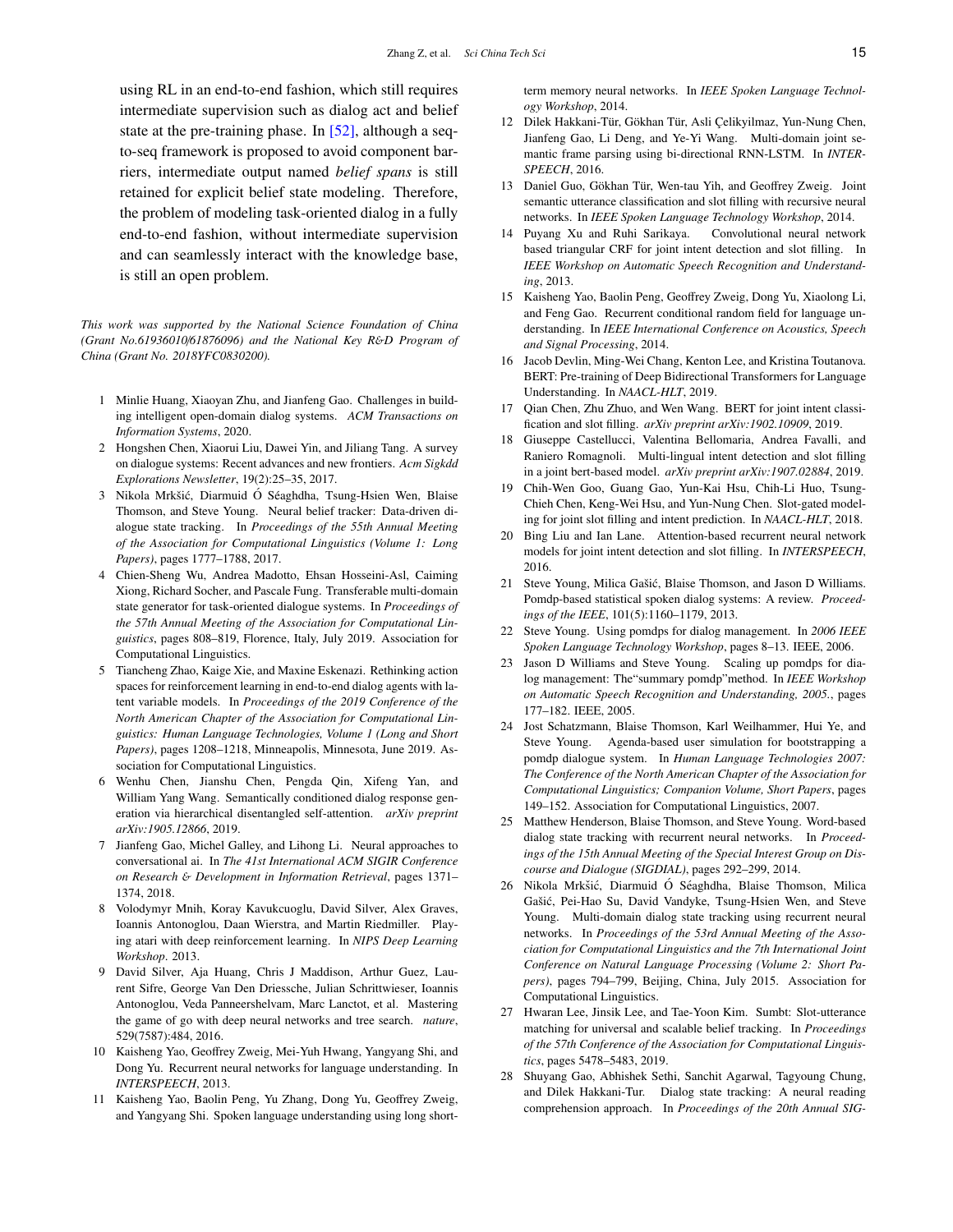*dial Meeting on Discourse and Dialogue*, pages 264–273, Stockholm, Sweden, September 2019. Association for Computational Linguistics.

- <span id="page-15-0"></span>29 Julien Perez. Machine reading method for dialog state tracking, January 21 2020. US Patent 10,540,967.
- <span id="page-15-1"></span>30 Jian-Guo Zhang, Kazuma Hashimoto, Chien-Sheng Wu, Yao Wan, Philip S Yu, Richard Socher, and Caiming Xiong. Find or classify? dual strategy for slot-value predictions on multi-domain dialog state tracking. *arXiv preprint arXiv:1910.03544*, 2019.
- <span id="page-15-2"></span>31 Liliang Ren, Jianmo Ni, and Julian McAuley. Scalable and accurate dialogue state tracking via hierarchical sequence generation. *arXiv preprint arXiv:1909.00754*, 2019.
- <span id="page-15-3"></span>32 Li Zhou and Kevin Small. Multi-domain dialogue state tracking as dynamic knowledge graph enhanced question answering. *arXiv preprint arXiv:1911.06192*, 2019.
- <span id="page-15-4"></span>33 David L Poole and Alan K Mackworth. *Artificial Intelligence: foundations of computational agents*. Cambridge University Press, 2010.
- <span id="page-15-5"></span>34 Volodymyr Mnih, Koray Kavukcuoglu, David Silver, Andrei A Rusu, Joel Veness, Marc G Bellemare, Alex Graves, Martin Riedmiller, Andreas K Fidjeland, Georg Ostrovski, et al. Human-level control through deep reinforcement learning. *Nature*, 518(7540):529–533, 2015.
- 35 Li Zhou, Kevin Small, Oleg Rokhlenko, and Charles Elkan. End-toend offline goal-oriented dialog policy learning via policy gradient. *arXiv preprint arXiv:1712.02838*, 2017.
- <span id="page-15-6"></span>36 Zachary Lipton, Xiujun Li, Jianfeng Gao, Lihong Li, Faisal Ahmed, and Li Deng. Bbq-networks: Efficient exploration in deep reinforcement learning for task-oriented dialogue systems. In *Thirty-Second AAAI Conference on Artificial Intelligence*, 2018.
- <span id="page-15-7"></span>37 Baolin Peng, Xiujun Li, Lihong Li, Jianfeng Gao, Asli Celikyilmaz, Sungjin Lee, and Kam-Fai Wong. Composite task-completion dialogue policy learning via hierarchical deep reinforcement learning. In *Proceedings of the 2017 Conference on Empirical Methods in Natural Language Processing*, pages 2231–2240, Copenhagen, Denmark, September 2017. Association for Computational Linguistics.
- <span id="page-15-8"></span>38 Xiujun Li, Zachary C Lipton, Bhuwan Dhingra, Lihong Li, Jianfeng Gao, and Yun-Nung Chen. A user simulator for task-completion dialogues. *arXiv preprint arXiv:1612.05688*, 2016.
- <span id="page-15-9"></span>39 Weiyan Shi, Kun Qian, Xuewei Wang, and Zhou Yu. How to build user simulators to train RL-based dialog systems. In *Proceedings of the 2019 Conference on Empirical Methods in Natural Language Processing and the 9th International Joint Conference on Natural Language Processing (EMNLP-IJCNLP)*, pages 1990–2000, Hong Kong, China, November 2019. Association for Computational Linguistics.
- <span id="page-15-10"></span>40 Baolin Peng, Xiujun Li, Jianfeng Gao, Jingjing Liu, and Kam-Fai Wong. Deep Dyna-Q: Integrating planning for task-completion dialogue policy learning. In *Proceedings of the 56th Annual Meeting of the Association for Computational Linguistics (Volume 1: Long Papers)*, pages 2182–2192, Melbourne, Australia, July 2018. Association for Computational Linguistics.
- <span id="page-15-27"></span>41 Yuexin Wu, Xiujun Li, Jingjing Liu, Jianfeng Gao, and Yiming Yang. Switch-based active deep dyna-q: Efficient adaptive planning for task-completion dialogue policy learning. In *Proceedings of the AAAI Conference on Artificial Intelligence*, volume 33, pages 7289–7296, 2019.
- <span id="page-15-11"></span>42 Shang-Yu Su, Xiujun Li, Jianfeng Gao, Jingjing Liu, and Yun-Nung Chen. Discriminative deep Dyna-q: Robust planning for dialogue policy learning. In *Proceedings of the 2018 Conference on Empirical Methods in Natural Language Processing*, pages 3813–3823, Brussels, Belgium, October-November 2018. Association for Computational Linguistics.
- <span id="page-15-12"></span>43 Alexandros Papangelis, Yi-Chia Wang, Piero Molino, and Gokhan Tur. Collaborative multi-agent dialogue model training via reinforcement learning. In *Proceedings of the 20th Annual SIGdial Meeting on Discourse and Dialogue*, pages 92–102, 2019.
- <span id="page-15-13"></span>44 Ryuichi Takanobu, Runze Liang, and Minlie Huang. Multi-agent task-oriented dialog policy learning with role-aware reward decomposition. *arXiv preprint arXiv:2004.03809*, 2020.
- <span id="page-15-14"></span>45 Tsung-Hsien Wen, Milica Gašić, Nikola Mrkšić, Pei-Hao Su, David Vandyke, and Steve Young. Semantically conditioned LSTM-based natural language generation for spoken dialogue systems. In *Proceedings of the 2015 Conference on Empirical Methods in Natural Language Processing*, pages 1711–1721, Lisbon, Portugal, September 2015. Association for Computational Linguistics.
- <span id="page-15-15"></span>46 Baolin Peng, Chenguang Zhu, Chunyuan Li, Xiujun Li, Jinchao Li, Michael Zeng, and Jianfeng Gao. Few-shot natural language generation for task-oriented dialog. *arXiv preprint arXiv:2002.12328*, 2020.
- <span id="page-15-16"></span>47 Ian Goodfellow, Yoshua Bengio, and Aaron Courville. *Deep learning*. MIT press, 2016.
- <span id="page-15-17"></span>48 Tsung-Hsien Wen, David Vandyke, Nikola Mrkšić, Milica Gasic, Lina M Rojas Barahona, Pei-Hao Su, Stefan Ultes, and Steve Young. A network-based end-to-end trainable task-oriented dialogue system. In *Proceedings of the 15th Conference of the European Chapter of the Association for Computational Linguistics: Volume 1, Long Papers*, pages 438–449, 2017.
- <span id="page-15-18"></span>49 Antoine Bordes, Y-Lan Boureau, and Jason Weston. Learning endto-end goal-oriented dialog. In *Proceedings of the 5th International Conference on Learning Representations*, 2017.
- <span id="page-15-19"></span>50 Andrea Madotto, Chien-Sheng Wu, and Pascale Fung. Mem2Seq: Effectively incorporating knowledge bases into end-to-end taskoriented dialog systems. In *Proceedings of the 56th Annual Meeting of the Association for Computational Linguistics (Volume 1: Long Papers)*, pages 1468–1478, Melbourne, Australia, July 2018. Association for Computational Linguistics.
- <span id="page-15-20"></span>51 Mihail Eric, Lakshmi Krishnan, Francois Charette, and Christopher D Manning. Key-value retrieval networks for task-oriented dialogue. In *Proceedings of the 18th Annual SIGdial Meeting on Discourse and Dialogue*, pages 37–49, 2017.
- <span id="page-15-21"></span>52 Wenqiang Lei, Xisen Jin, Min-Yen Kan, Zhaochun Ren, Xiangnan He, and Dawei Yin. Sequicity: Simplifying task-oriented dialogue systems with single sequence-to-sequence architectures. In *Proceedings of the 56th Annual Meeting of the Association for Computational Linguistics (Volume 1: Long Papers)*, pages 1437–1447, 2018.
- <span id="page-15-23"></span>53 Tiancheng Zhao and Maxine Eskenazi. Towards end-to-end learning for dialog state tracking and management using deep reinforcement learning. *arXiv preprint arXiv:1606.02560*, 2016.
- <span id="page-15-24"></span>54 Jason D. Williams, Kavosh Asadi, and Geoffrey Zweig. Hybrid code networks: practical and efficient end-to-end dialog control with supervised and reinforcement learning. In *Proceedings of the 55th Annual Meeting of the Association for Computational Linguistics (Volume 1: Long Papers)*, pages 665–677, Vancouver, Canada, July 2017. Association for Computational Linguistics.
- <span id="page-15-26"></span>55 Bhuwan Dhingra, Lihong Li, Xiujun Li, Jianfeng Gao, Yun-Nung Chen, Faisal Ahmed, and Li Deng. Towards end-to-end reinforcement learning of dialogue agents for information access. *arXiv preprint arXiv:1609.00777*, 2016.
- 56 Xiujun Li, Yun-Nung Chen, Lihong Li, Jianfeng Gao, and Asli Celikyilmaz. End-to-end task-completion neural dialogue systems. In *Proceedings of the Eighth International Joint Conference on Natural Language Processing (Volume 1: Long Papers)*, pages 733–743, 2017.
- <span id="page-15-22"></span>57 Bing Liu and Ian Lane. Iterative policy learning in end-to-end trainable task-oriented neural dialog models. In *2017 IEEE Automatic Speech Recognition and Understanding Workshop (ASRU)*, pages 482–489. IEEE, 2017.
- <span id="page-15-25"></span>58 Marilyn Walker, Diane Litman, Candace A Kamm, and Alicia Abella. Paradise: A framework for evaluating spoken dialogue agents. In *35th Annual Meeting of the Association for Computational Linguistics and 8th Conference of the European Chapter of the Association*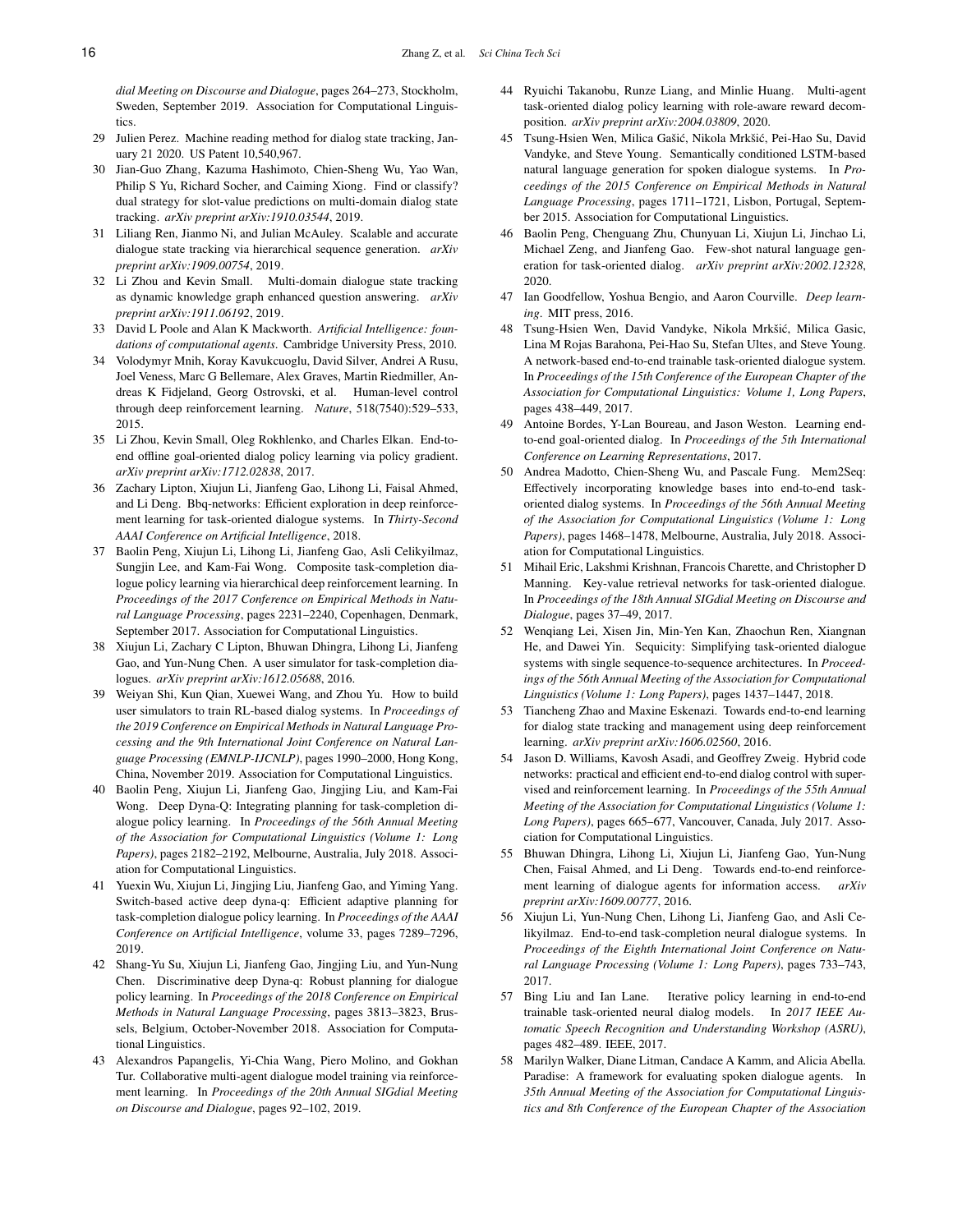*for Computational Linguistics*, pages 271–280, 1997.

- <span id="page-16-0"></span>59 Ryuichi Takanobu, Qi Zhu, Jinchao Li, Baolin Peng, Jianfeng Gao, and Minlie Huang. Is your goal-oriented dialog model performing really well? empirical analysis of system-wise evaluation. *arXiv preprint arXiv:2005.07362*, 2020.
- <span id="page-16-1"></span>60 Stefan Ultes, Lina M Rojas Barahona, Pei-Hao Su, David Vandyke, Dongho Kim, Inigo Casanueva, Paweł Budzianowski, Nikola Mrkšić, Tsung-Hsien Wen, Milica Gasic, et al. Pydial: A multi-domain statistical dialogue system toolkit. In *Proceedings of ACL 2017, System Demonstrations*, pages 73–78, 2017.
- <span id="page-16-2"></span>61 Sungjin Lee, Qi Zhu, Ryuichi Takanobu, Zheng Zhang, Yaoqin Zhang, Xiang Li, Jinchao Li, Baolin Peng, Xiujun Li, Minlie Huang, et al. Convlab: Multi-domain end-to-end dialog system platform. In *Proceedings of the 57th Annual Meeting of the Association for Computational Linguistics: System Demonstrations*, pages 64–69, 2019.
- <span id="page-16-3"></span>62 Qi Zhu, Zheng Zhang, Yan Fang, Xiang Li, Ryuichi Takanobu, Jinchao Li, Baolin Peng, Jianfeng Gao, Xiaoyan Zhu, and Minlie Huang. ConvLab-2: An open-source toolkit for building, evaluating, and diagnosing dialogue systems. In *Proceedings of the 58th Annual Meeting of the Association for Computational Linguistics: System Demonstrations*, pages 142–149, Online, July 2020. Association for Computational Linguistics.
- <span id="page-16-4"></span>63 Olivier Pietquin and Helen Hastie. A survey on metrics for the evaluation of user simulations. *The knowledge engineering review*, 28(1):59–73, 2013.
- <span id="page-16-5"></span>64 Bing Liu and Ian Lane. Adversarial learning of task-oriented neural dialog models. *arXiv preprint arXiv:1805.11762*, 2018.
- <span id="page-16-6"></span>65 Ryuichi Takanobu, Hanlin Zhu, and Minlie Huang. Guided dialog policy learning: Reward estimation for multi-domain task-oriented dialog. In *Proceedings of the 2019 Conference on Empirical Methods in Natural Language Processing and the 9th International Joint Conference on Natural Language Processing (EMNLP-IJCNLP)*, pages 100–110, 2019.
- <span id="page-16-7"></span>66 Jinchao Li, Baolin Peng, Sungjin Lee, Jianfeng Gao, Ryuichi Takanobu, Qi Zhu, Minlie Huang, Hannes Schulz, Adam Atkinson, and Mahmoud Adada. Results of the multi-domain task-completion dialog challenge. In *Proceedings of the 34th AAAI Conference on Artificial Intelligence, Eighth Dialog System Technology Challenge Workshop*, 2020.
- <span id="page-16-8"></span>67 Matthew Henderson, Blaise Thomson, and Jason D Williams. The second dialog state tracking challenge. In *Proceedings of the 15th annual meeting of the special interest group on discourse and dialogue (SIGDIAL)*, pages 263–272, 2014.
- <span id="page-16-9"></span>68 Layla El Asri, Hannes Schulz, Shikhar Kr Sarma, Jeremie Zumer, Justin Harris, Emery Fine, Rahul Mehrotra, and Kaheer Suleman. Frames: a corpus for adding memory to goal-oriented dialogue systems. In *Proceedings of the 18th Annual SIGdial Meeting on Discourse and Dialogue*, pages 207–219, 2017.
- <span id="page-16-10"></span>69 Paweł Budzianowski, Tsung-Hsien Wen, Bo-Hsiang Tseng, Iñigo Casanueva, Stefan Ultes, Osman Ramadan, and Milica Gasic. Multiwoz-a large-scale multi-domain wizard-of-oz dataset for taskoriented dialogue modelling. In *Proceedings of the 2018 Conference on Empirical Methods in Natural Language Processing*, pages 5016– 5026, 2018.
- 70 Denis Peskov, Nancy Clarke, Jason Krone, Brigi Fodor, Yi Zhang, Adel Youssef, and Mona Diab. Multi-domain goal-oriented dialogues (multidogo): Strategies toward curating and annotating large scale dialogue data. In *Proceedings of the 2019 Conference on Empirical Methods in Natural Language Processing and the 9th International Joint Conference on Natural Language Processing (EMNLP-IJCNLP)*, pages 4518–4528, 2019.
- <span id="page-16-11"></span>71 Bill Byrne, Karthik Krishnamoorthi, Chinnadhurai Sankar, Arvind Neelakantan, Ben Goodrich, Daniel Duckworth, Semih Yavuz, Amit Dubey, Kyu-Young Kim, and Andy Cedilnik. Taskmaster-1: Toward a realistic and diverse dialog dataset. In *Proceedings of the 2019 Con-*

*ference on Empirical Methods in Natural Language Processing and the 9th International Joint Conference on Natural Language Processing (EMNLP-IJCNLP)*, pages 4506–4517, 2019.

- <span id="page-16-12"></span>72 Qi Zhu, Kaili Huang, Zheng Zhang, Xiaoyan Zhu, and Minlie Huang. Crosswoz: A large-scale chinese cross-domain task-oriented dialogue dataset. *Transactions of the Association for Computational Linguistics*, 2020.
- <span id="page-16-13"></span>73 Jason D Williams, Antoine Raux, Deepak Ramachandran, and Alan W Black. The dialog state tracking challenge. In *Proceedings of the SIGDIAL 2013 Conference*, pages 404–413, 2013.
- <span id="page-16-14"></span>74 Xiujun Li, Yu Wang, Siqi Sun, Sarah Panda, Jingjing Liu, and Jianfeng Gao. Microsoft dialogue challenge: Building end-to-end taskcompletion dialogue systems. *arXiv preprint arXiv:1807.11125*, 2018.
- <span id="page-16-15"></span>75 Abhinav Rastogi, Xiaoxue Zang, Srinivas Sunkara, Raghav Gupta, and Pranav Khaitan. Towards scalable multi-domain conversational agents: The schema-guided dialogue dataset. In *Proceedings of the AAAI Conference on Artificial Intelligence*, volume 34, 2020.
- <span id="page-16-16"></span>76 Pararth Shah, Dilek Hakkani-Tur, Bing Liu, and Gokhan Tur. Bootstrapping a neural conversational agent with dialogue self-play, crowdsourcing and on-line reinforcement learning. In *Proceedings of the 2018 Conference of the North American Chapter of the Association for Computational Linguistics: Human Language Technologies, Volume 3 (Industry Papers)*, pages 41–51, 2018.
- <span id="page-16-17"></span>77 John F Kelley. An iterative design methodology for user-friendly natural language office information applications. *ACM Transactions on Information Systems (TOIS)*, 2(1):26–41, 1984.
- <span id="page-16-18"></span>78 Pararth Shah, Dilek Hakkani-Tür, Gokhan Tür, Abhinav Rastogi, Ankur Bapna, Neha Nayak, and Larry Heck. Building a conversational agent overnight with dialogue self-play. *arXiv preprint arXiv:1801.04871*, 2018.
- <span id="page-16-19"></span>79 Wei Wei, Quoc Le, Andrew Dai, and Jia Li. Airdialogue: An environment for goal-oriented dialogue research. In *Proceedings of the 2018 Conference on Empirical Methods in Natural Language Processing*, pages 3844–3854, 2018.
- <span id="page-16-20"></span>80 Tao Yu, Rui Zhang, Heyang Er, Suyi Li, Eric Xue, Bo Pang, Xi Victoria Lin, Yi Chern Tan, Tianze Shi, Zihan Li, et al. Cosql: A conversational text-to-sql challenge towards cross-domain natural language interfaces to databases. In *Proceedings of the 2019 Conference on Empirical Methods in Natural Language Processing and the 9th International Joint Conference on Natural Language Processing (EMNLP-IJCNLP)*, pages 1962–1979, 2019.
- <span id="page-16-21"></span>81 Vladimir Ilievski, Claudiu Musat, Andreea Hossmann, and Michael Baeriswyl. Goal-oriented chatbot dialog management bootstrapping with transfer learning. *arXiv preprint arXiv:1802.00500*, 2018.
- <span id="page-16-22"></span>82 Lu Chen, Cheng Chang, Zhi Chen, Bowen Tan, Milica Gašić, and Kai Yu. Policy adaptation for deep reinforcement learning-based dialogue management. In *2018 IEEE International Conference on Acoustics, Speech and Signal Processing (ICASSP)*, pages 6074–6078. IEEE, 2018.
- <span id="page-16-23"></span>83 Abhinav Rastogi, Dilek Hakkani-Tür, and Larry Heck. Scalable multi-domain dialogue state tracking. In *2017 IEEE Automatic Speech Recognition and Understanding Workshop (ASRU)*, pages 561–568. IEEE, 2017.
- <span id="page-16-24"></span>84 Liliang Ren, Kaige Xie, Lu Chen, and Kai Yu. Towards universal dialogue state tracking. *arXiv preprint arXiv:1810.09587*, 2018.
- <span id="page-16-25"></span>85 Kaixiang Mo, Yu Zhang, Qiang Yang, and Pascale Fung. Crossdomain dialogue policy transfer via simultaneous speech-act and slot alignment. *arXiv preprint arXiv:1804.07691*, 2018.
- <span id="page-16-26"></span>86 Kaixiang Mo, Yu Zhang, Shuangyin Li, Jiajun Li, and Qiang Yang. Personalizing a dialogue system with transfer reinforcement learning. In *Thirty-Second AAAI Conference on Artificial Intelligence*, 2018.
- <span id="page-16-27"></span>87 Kaixiang Mo, Yu Zhang, Qiang Yang, and Pascale Fung. Fine grained knowledge transfer for personalized task-oriented dialogue systems. *arXiv preprint arXiv:1711.04079*, 2017.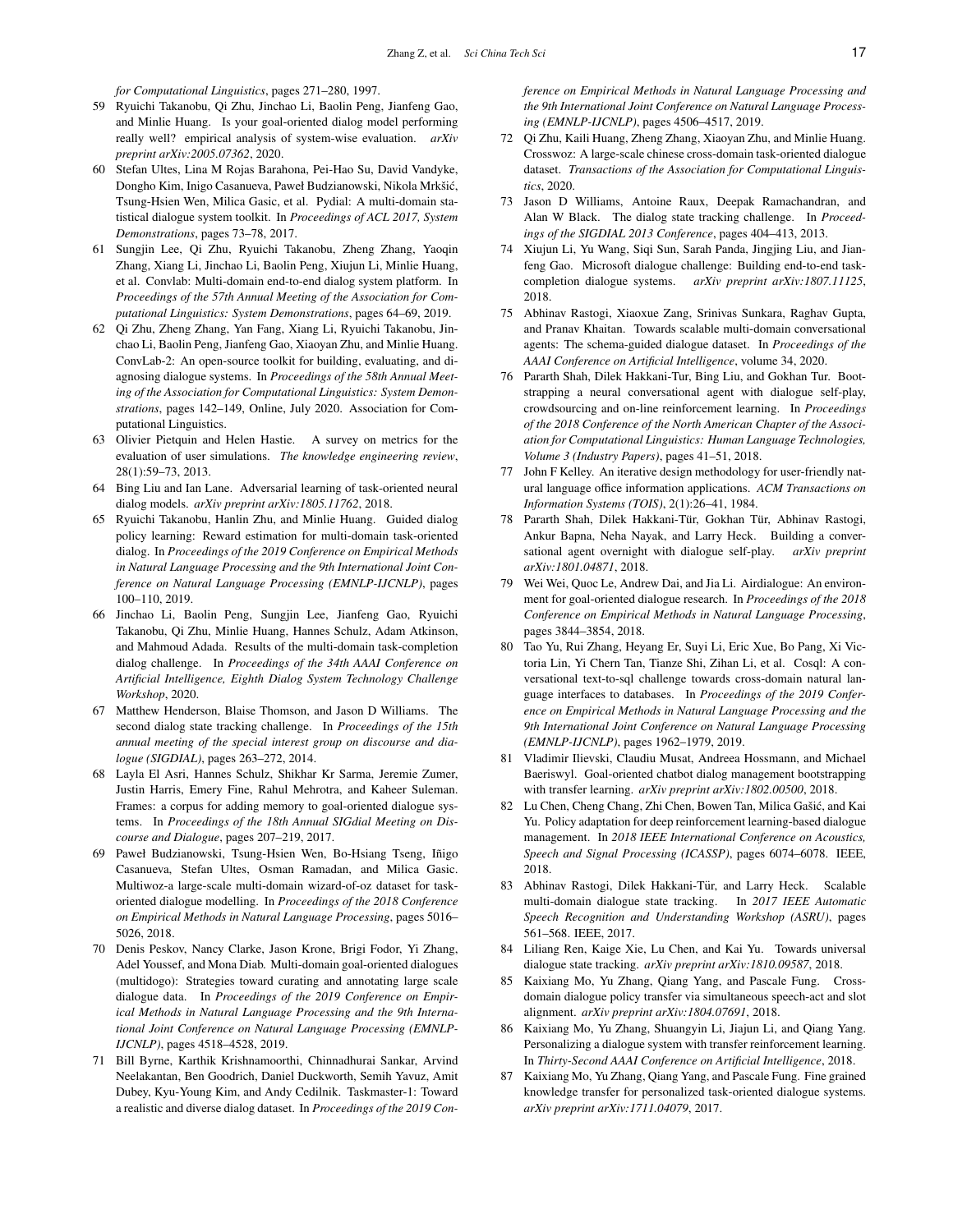- <span id="page-17-0"></span>88 Sebastian Schuster, Sonal Gupta, Rushin Shah, and Mike Lewis. Cross-lingual transfer learning for multilingual task oriented dialog. *arXiv preprint arXiv:1810.13327*, 2018.
- <span id="page-17-1"></span>89 Chelsea Finn, Pieter Abbeel, and Sergey Levine. Model-agnostic meta-learning for fast adaptation of deep networks. In *Proceedings of the 34th International Conference on Machine Learning-Volume 70*, pages 1126–1135. JMLR. org, 2017.
- <span id="page-17-2"></span>90 Fei Mi, Minlie Huang, Jiyong Zhang, and Boi Faltings. Metalearning for low-resource natural language generation in task-oriented dialogue systems. *arXiv preprint arXiv:1905.05644*, 2019.
- <span id="page-17-3"></span>91 Kun Qian and Zhou Yu. Domain adaptive dialog generation via meta learning. In *Proceedings of the 57th Annual Meeting of the Association for Computational Linguistics*, pages 2639–2649, Florence, Italy, July 2019. Association for Computational Linguistics.
- <span id="page-17-4"></span>92 Andrea Madotto, Zhaojiang Lin, Chien-Sheng Wu, and Pascale Fung. Personalizing dialogue agents via meta-learning. In *Proceedings of the 57th Annual Meeting of the Association for Computational Linguistics*, pages 5454–5459, 2019.
- <span id="page-17-5"></span>93 Gellért Weisz, Paweł Budzianowski, Pei-Hao Su, and Milica Gašić. Sample efficient deep reinforcement learning for dialogue systems with large action spaces. *IEEE*/*ACM Transactions on Audio, Speech, and Language Processing*, 26(11):2083–2097, 2018.
- <span id="page-17-6"></span>94 Inigo Casanueva, Paweł Budzianowski, Pei-Hao Su, Stefan Ultes, Lina Rojas-Barahona, Bo-Hsiang Tseng, and Milica Gašić. Feudal reinforcement learning for dialogue management in large domains. *arXiv preprint arXiv:1803.03232*, 2018.
- <span id="page-17-7"></span>95 Xinnuo Xu, Yizhe Zhang, Lars Liden, and Sungjin Lee. Unsupervised dialogue spectrum generation for log dialogue ranking. In *Proceedings of the 20th Annual SIGdial Meeting on Discourse and Dialogue*, pages 143–154, 2019.
- <span id="page-17-8"></span>96 Pei-Hao Su, Milica Gašić, Nikola Mrkšić, Lina M. Rojas-Barahona, Stefan Ultes, David Vandyke, Tsung-Hsien Wen, and Steve Young. On-line active reward learning for policy optimisation in spoken dialogue systems. In *Proceedings of the 54th Annual Meeting of the Association for Computational Linguistics (Volume 1: Long Papers)*, pages 2431–2441, Berlin, Germany, August 2016. Association for Computational Linguistics.
- <span id="page-17-9"></span>97 Weiyan Shi, Tiancheng Zhao, and Zhou Yu. Unsupervised dialog structure learning. In *Proceedings of the 2019 Conference of the North American Chapter of the Association for Computational Linguistics: Human Language Technologies, Volume 1 (Long and Short Papers)*, pages 1797–1807, Minneapolis, Minnesota, June 2019. Association for Computational Linguistics.
- <span id="page-17-10"></span>98 Ryuichi Takanobu, Minlie Huang, Zhongzhou Zhao, Feng-Lin Li, Haiqing Chen, Xiaoyan Zhu, and Liqiang Nie. A weakly supervised method for topic segmentation and labeling in goal-oriented dialogues via reinforcement learning. In *IJCAI*, pages 4403–4410, 2018.
- <span id="page-17-11"></span>99 Thomas Wolf, Victor Sanh, Julien Chaumond, and Clement Delangue. Transfertransfo: A transfer learning approach for neural network based conversational agents. *arXiv preprint arXiv:1901.08149*, 2019.
- <span id="page-17-12"></span>100 Pawel Budzianowski and Ivan Vulic. Hello, it's gpt-2–how can i help you? towards the use of pretrained language models for task-oriented dialogue systems. *arXiv preprint arXiv:1907.05774*, 2019.
- <span id="page-17-13"></span>101 Layla El Asri, Jing He, and Kaheer Suleman. A sequence-tosequence model for user simulation in spoken dialogue systems. *Interspeech 2016*, pages 1151–1155, 2016.
- <span id="page-17-14"></span>102 Paul A Crook and Alex Marin. Sequence to sequence modeling for user simulation in dialog systems. In *INTERSPEECH*, pages 1706– 1710, 2017.
- <span id="page-17-15"></span>103 Florian Kreyssig, Iñigo Casanueva, Paweł Budzianowski, and Milica Gasic. Neural user simulation for corpus-based policy optimisation of spoken dialogue systems. In *Proceedings of the 19th Annual SIGdial Meeting on Discourse and Dialogue*, pages 60–69, 2018.
- <span id="page-17-16"></span>104 Izzeddin Gür, Dilek Hakkani-Tür, Gokhan Tür, and Pararth Shah. User modeling for task oriented dialogues. In *2018 IEEE Spoken Language Technology Workshop (SLT)*, pages 900–906. IEEE, 2018.
- <span id="page-17-17"></span>105 Cheng Chang, Runzhe Yang, Lu Chen, Xiang Zhou, and Kai Yu. Affordable on-line dialogue policy learning. In *Proceedings of the 2017 Conference on Empirical Methods in Natural Language Processing*, pages 2200–2209, 2017.
- <span id="page-17-18"></span>106 Lu Chen, Xiang Zhou, Cheng Chang, Runzhe Yang, and Kai Yu. Agent-aware dropout dqn for safe and efficient on-line dialogue policy learning. In *Proceedings of the 2017 Conference on Empirical Methods in Natural Language Processing*, pages 2454–2464, 2017.
- <span id="page-17-19"></span>107 Matthew Henderson, Blaise Thomson, and Steve Young. Deep neural network approach for the dialog state tracking challenge. In *Proceedings of the SIGDIAL 2013 Conference*, pages 467–471, 2013.
- 108 Zheng Zhang, Minlie Huang, Zhongzhou Zhao, Feng Ji, Haiqing Chen, and Xiaoyan Zhu. Memory-augmented dialogue management for task-oriented dialogue systems. *ACM Transactions on Information Systems (TOIS)*, 37(3):1–30, 2019.
- <span id="page-17-20"></span>109 Zheng Zhang, Lizi Liao, Minlie Huang, Xiaoyan Zhu, and Tat-Seng Chua. Neural multimodal belief tracker with adaptive attention for dialogue systems. In *The World Wide Web Conference*, pages 2401– 2412, 2019.
- <span id="page-17-21"></span>110 Victor Zhong, Caiming Xiong, and Richard Socher. Global-locally self-attentive encoder for dialogue state tracking. In *Proceedings of the 56th Annual Meeting of the Association for Computational Linguistics (Volume 1: Long Papers)*, pages 1458–1467, Melbourne, Australia, July 2018. Association for Computational Linguistics.
- <span id="page-17-22"></span>111 Jiatao Gu, Zhengdong Lu, Hang Li, and Victor OK Li. Incorporating copying mechanism in sequence-to-sequence learning. *arXiv preprint arXiv:1603.06393*, 2016.
- <span id="page-17-23"></span>112 Puyang Xu and Qi Hu. An end-to-end approach for handling unknown slot values in dialogue state tracking. *arXiv preprint arXiv:1805.01555*, 2018.
- <span id="page-17-24"></span>113 Oriol Vinyals, Meire Fortunato, and Navdeep Jaitly. Pointer networks. In *Advances in neural information processing systems*, pages 2692–2700, 2015.
- <span id="page-17-25"></span>114 Lu Chen, Boer Lv, Chi Wang, Su Zhu, Bowen Tan, and Kai Yu. Schema-guided multi-domain dialogue state tracking with graph attention neural networks. In *AAAI*, pages 7521–7528, 2020.
- <span id="page-17-26"></span>115 Heriberto Cuayahuitl. Simpleds: A simple deep reinforcement learn- ´ ing dialogue system. In *Dialogues with social robots*, pages 109–118. Springer, 2017.
- <span id="page-17-27"></span>116 Richard S. Sutton and Andrew G. Barto. *Reinforcement Learning: An Introduction*. The MIT Press, second edition, 2018.
- <span id="page-17-28"></span>117 Mike Lewis, Denis Yarats, Yann Dauphin, Devi Parikh, and Dhruv Batra. Deal or no deal? end-to-end learning of negotiation dialogues. In *Proceedings of the 2017 Conference on Empirical Methods in Natural Language Processing*, pages 2443–2453, 2017.
- <span id="page-17-29"></span>118 Denis Yarats and Mike Lewis. Hierarchical text generation and planning for strategic dialogue. *arXiv preprint arXiv:1712.05846*, 2017.
- <span id="page-17-30"></span>119 Zhuoxuan Jiang, Xian-Ling Mao, Ziming Huang, Jie Ma, and Shaochun Li. Towards end-to-end learning for efficient dialogue agent by modeling looking-ahead ability. *arXiv preprint arXiv:1908.05408*, 2019.
- <span id="page-17-31"></span>120 Pei-Hao Su, Milica Gašić, and Steve Young. Reward estimation for dialogue policy optimisation. *Computer Speech* & *Language*, 51:24– 43, 2018.
- <span id="page-17-32"></span>121 Zhaojun Yang, Gina-Anne Levow, and Helen Meng. Predicting user satisfaction in spoken dialog system evaluation with collaborative filtering. *IEEE Journal of Selected Topics in Signal Processing*, 6(8):971–981, 2012.
- <span id="page-17-33"></span>122 Pavel Gulyaev, Eugenia Elistratova, Vasily Konovalov, Yuri Kuratov, Leonid Pugachev, and Mikhail Burtsev. Goal-oriented multi-task bert-based dialogue state tracker. *arXiv preprint arXiv:2002.02450*, 2020.